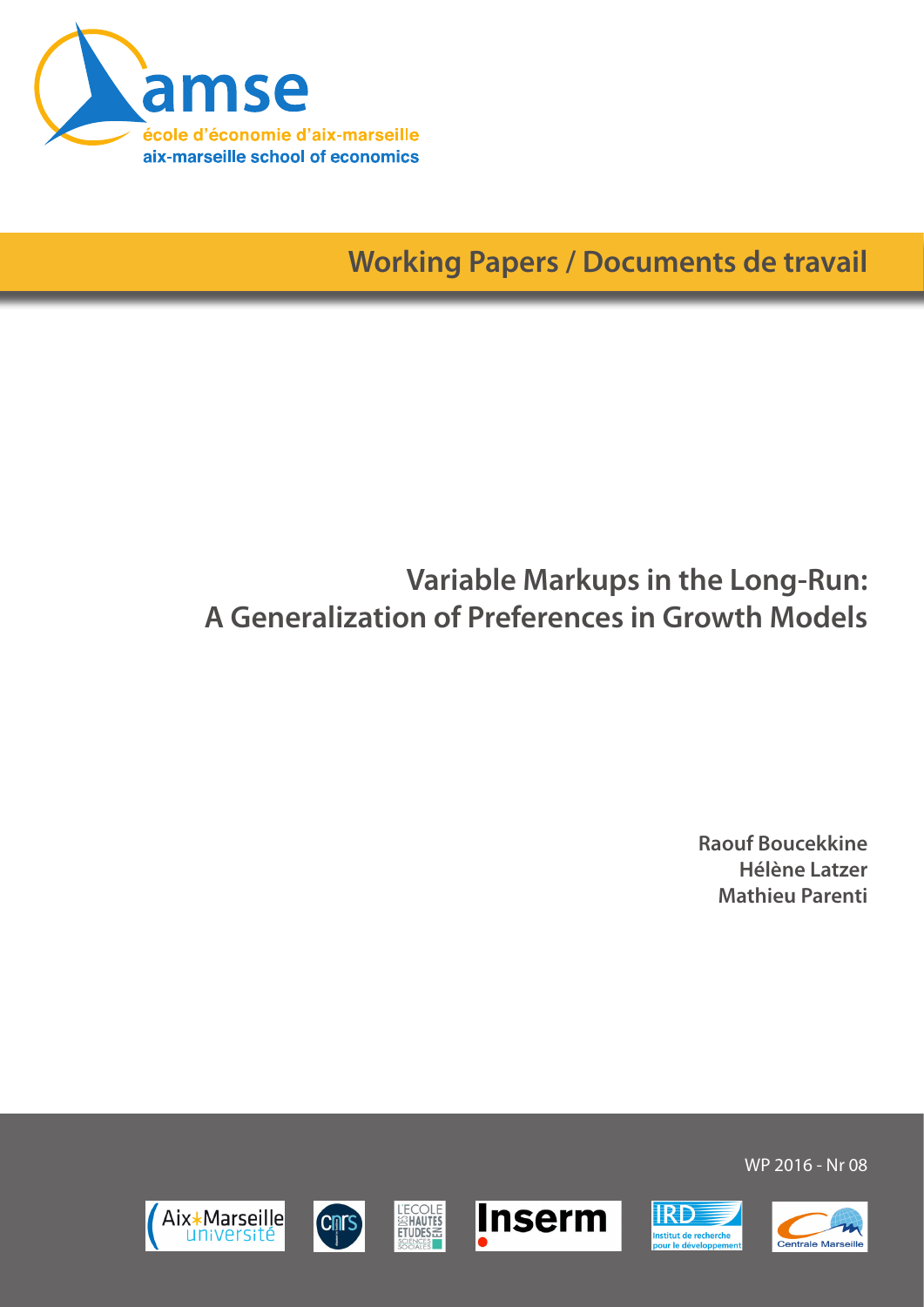# Variable markups in the long-run: a generalization of preferences in growth models

Raouf Boucekkine<sup>∗</sup> Hélène Latzer† Mathieu Parenti‡

February 11, 2016

#### Abstract

This paper introduces variable mark-ups in a horizontal-differentiation growth model by considering a larger class of preferences that nests the classic "CES" specification usually present in the workhorse love-for-variety models. Our first result is to obtain a generalized characterization of the Euler condition for this broader class of utility functions: in our model, the Euler rule features a supplementary term aiming at compensating the consumer for variations in the preference for variety along the consumption level. We are then also able to demonstrate that in our generalized framework, the economy's balanced growth path displays both endogenous markups and a strictly positive growth rate of the number of available varieties (being the engine of growth). Finally, we show that under endogenous markups, the economy's growth rate and firms' market power can display a negative correlation, as opposed to the standard result obtained in the CES framework.

Keywords: endogenous growth, variable markups, indirectly additive preferences

JEL classification: D4, L1, O3, O4

<sup>∗</sup>Aix-Marseille Université (AMSE), CNRS and EHESS; Senior member, Institut Universitaire de France. Email: raouf.boucekkine@univ-amu.fr

<sup>†</sup>CEREC, Université Saint-Louis (Belgium). Email: helene.latzer@usaintlouis.be

<sup>‡</sup>ECARES, Université Libre de Bruxelles (Belgium) and CEPR (United Kingdom). Email: mparenti@ulb.ac.be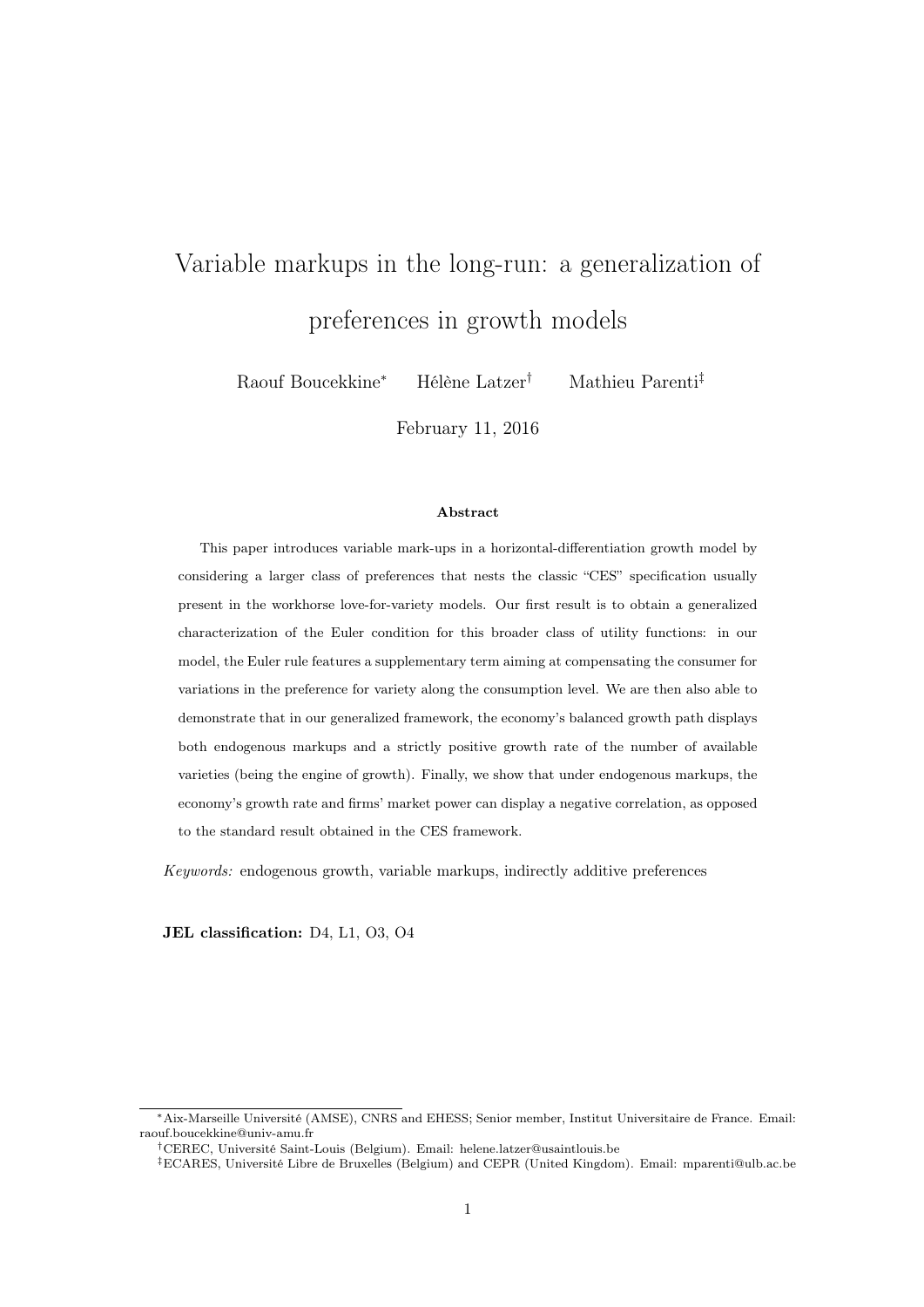## 1 Introduction

The relationship between market power and innovation-driven economic growth has been under scrutiny during the last decade. In seminal contributions, Aghion et al (2005, 2009) have theoretically and empirically emphasized the role of product market competition (PMC) as a spur to step-by-step innovation. In the existing literature though, variations in the degree of firms' market power are systematically modeled as variations in a "measure of competition" either linked to product substitutability or to the size of the innovation steps, i.e. as shocks to the consumer's preference specifications or to the economy's technology. The impact of "natural" determinants of the degree of competition within an economy (i.e. market size, number of competing firms, etc.) on an economy's growth rate operating through endogenous markups hence remains to be investigated. An appealing dynamic framework for the implementation of endogenous markups is the model of horizontal differentiation a la Romer, featuring endogenous firm entry in a monopolistic competition set-up. Two important caveats need however to be overcome. (i) First, as noted by Bilbiie et al (2012), variable markups seem hard to reconcile with the Kaldor fact of constant profit shares along the long-run balanced growth path. (ii) Second, as outlined by Acemoglu (2008), when endogenizing firms' market power it would seem reasonable to allow markups to be a decreasing function of the number of firms  $N$  as in the industrial organization literature (both empirical and theoretical). Such a feature is however problematic in innovation-led growth models, where the number of firms increases steadily along the balanced growth path: if the markups converge to zero for a large  $N$ , then sustained growth is no longer possible.

In this paper we propose a framework allowing to overcome both those hurdles. We do so by considering a larger class of preferences than the classic "constant elasticity of substitution" (CES) preference specification used in the workhorse love-for-variety model. More precisely, we consider the wider class of indirectly additive preferences (which nest CES preferences), and introduce them in an otherwise completely standard expanding product-variety model (Grossman and Helpman, 1993).

Our first result is to generalize the characterization of the Euler condition to our broader class of utility functions: compared to the "classic" Euler rule obtained under CES preferences, the intertemporal law of motion of exenditures obtained in our framework features a further term, aiming at compensating the consumer for variations in the preference for variety along the expenditure level. We are then also able to demonstrate that in such a framework, the economy's balanced growth path displays both constant (and yet endogenous) markups and a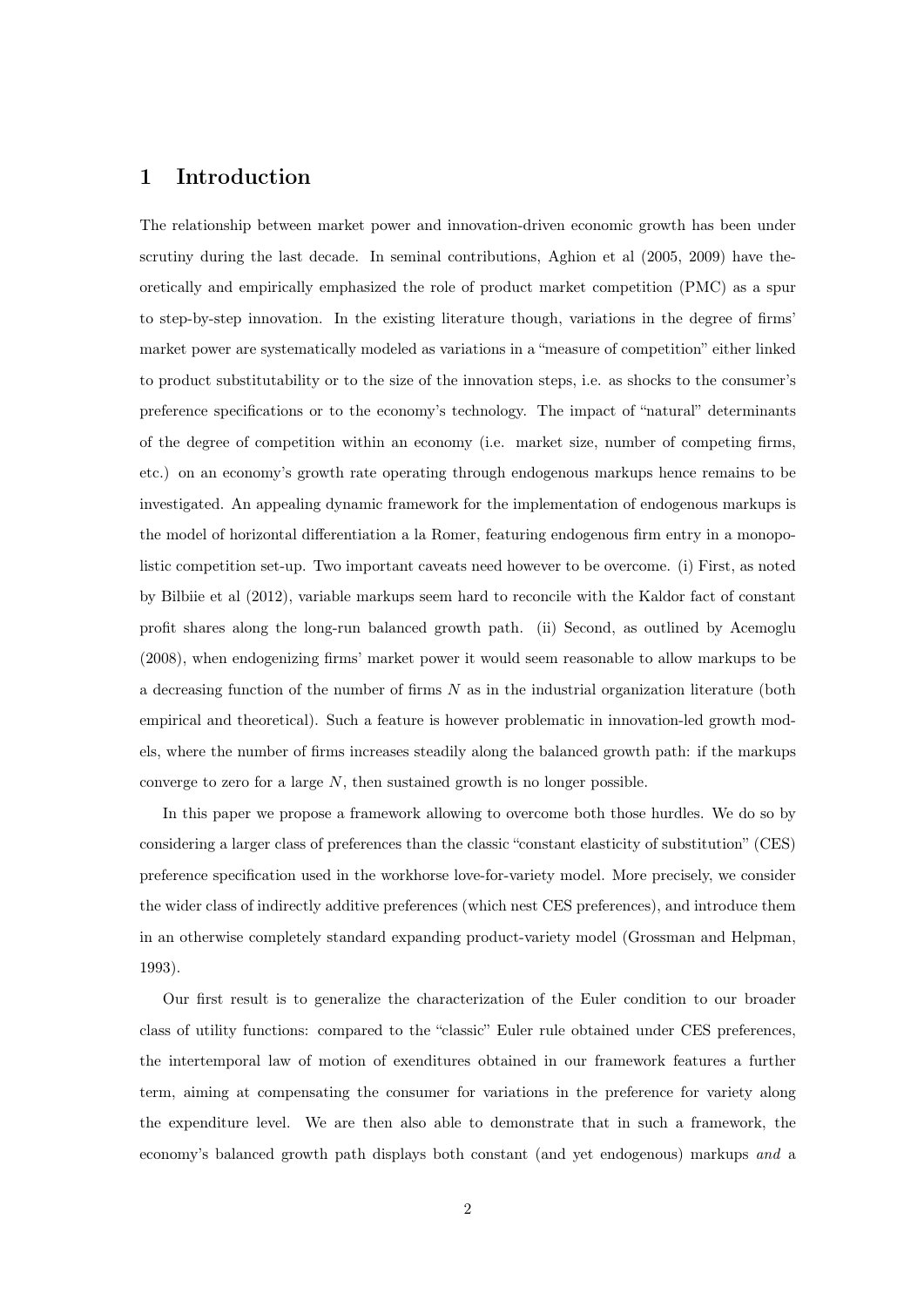strictly positive growth rate of the number of available varieties (being the engine of growth). The intuition behind the reconciliation of those two features is that under indirectly additive preferences, firms' market power solely depends on the size of individuals' overall consumption. While the steady increase in the number of firms along the BGP implies a steady decrease of the expenditure share devoted to a particular variety, the overall individual consumption remains constant along the BGP, guaranteeing constant markups in line with the Kaldor facts. Any shock affecting consumers' overall consumption however entails a variation in firms' market power: in our model, markups hence depend on market size and R&D productivity. To illustrate the benefits of our approach, we then show that when the productivity in the  $R&D$  sector/the market size rises, the firms' entry rate increases while their markups decrease. In our model, the economy's growth rate and firms' market power hence display a negative correlation. On the contrary, the standard model using CES preferences yields an increase in the growth rate when imposing a positive shock on the exogenous markup size, a positive correlation that has been widely criticized in the literature. We show that endogenizing firms' market power can lead to reverse this prediction.

#### Contribution to the literature

Aghion et al (2005, 2009) as well as Acemoglu and Akcigit (2012) have studied the impact of PMC on long-run growth in Schumpeterian frameworks of step-by-step innovation. However, as specified above, variations in the degree of competition are modeled as shocks on consumers' preference specifications/the economy's technology rather than on economy-driven determinants of the degree of competition (entry rate of firms, market size). Also, the number of actors within an industry is systematically fixed in those Schumpeterian models, automatically precluding any investigation of the impact of firm entry on the long-run growth rate. Endogenous firm entry and the resulting varying markups have recently been shown to significantly impact the propagation of short-run business cycle fluctuations (Bilbiie et al, 2012); the authors however leave the long-run implications of such a model to be explored.

A second strand of the literature to which our paper is related are static models of monopolistic competition featuring variables markups. Foellmi and Zweimüller (2004), Behrens and Murata (2007) as well as Zhelobodko et al. (2012) focus on additively separable preferences, while Mélitz and Ottaviano (2008) embed a non separable quadratic utility into a quasi-linear framework. Last, both Parenti et al. (2014) and Bertoletti and Etro (2014) characterize the equilibrium without requiring any specific functional form. While these models have proven to be tractable in a static framework, our analysis shows that extending them to a dynamic setting is however often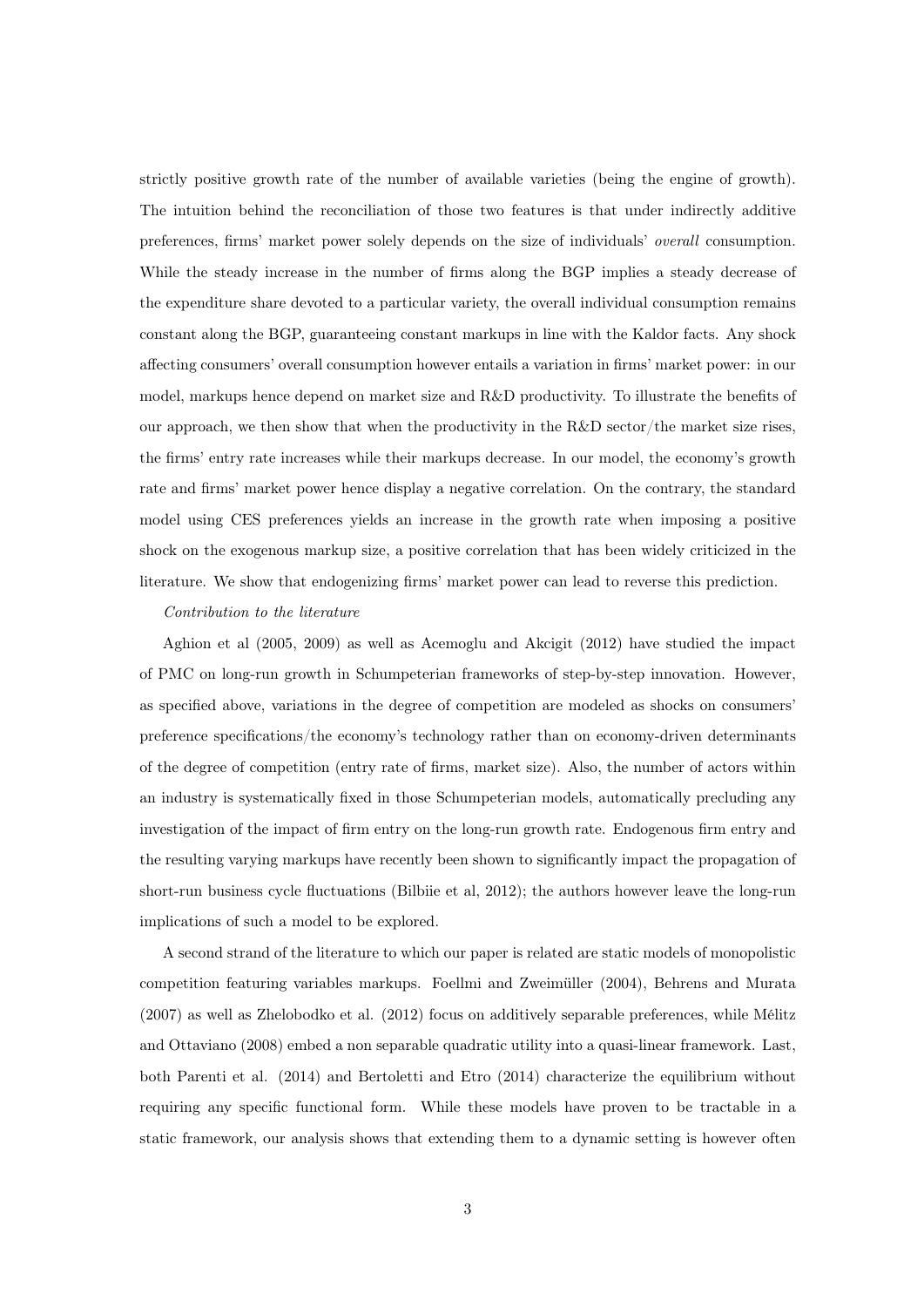impossible. The reason is as simple as it is intuitive, and is linked to the caveat identified by Acemoglu and cited above: most models of monopolistic competition with endogenous markups imply that the markup is a variable function of the number of firms N. Since long-run growth in an expanding product variety model requires a steady increase in  $N$ , these models can not generate long-run growth. This is not true however for the class of indirectly additive preferences we use in our model. Bertoletti and Etro (2015) emphasize that indirect preferences allow to restore income effects in static models of monopolistic competition; we show below how this class of preferences also allows to reconcile long-run growth with endogenous markups.

The rest of the paper is structured as follows. In Section 2 we present the model; section 3 defines the balanced growth path and carries out comparative statics. Section 4 concludes.

## 2 The model

The aim of this section is to introduce endogenous markups in a horizontal-differentiation model by modifying the preference structure of an otherwise standard expanding product-variety model (Grossman and Helpman, 1991).

#### 2.1 Consumers

The economy is populated by a fixed number of L consumers, who live infinitely and supply one unit of labor each period, paid at a wage  $w(t)$ . At a given time t, individuals enjoy the consumption of  $N(t)$  different varieties available within the economy. More precisely, a representative consumer derives from her consumption an instantaneous indirect utility  $V(t) = V(\mathcal{P}(t), E(t))$ , where  $\mathcal{P}(t)$  is the price vector of the  $N(t)$  available varieties and  $E(t) = \int_0^{N(t)} p_i(t)x_i(t)dt$  is the overall individual expenditure at time t, with  $p_i(t)$  and  $x_i(t)$  denoting respectively the price and consumed quantity of a given variety  $i$ . Further assuming that the instantaneous indirect utility is additively separable (and using the degree-zero homogeneity property met by any indirect utility function), we are able to further characterize  $V(t)$  in the following way:

$$
V(t) = \int_0^{N(t)} v(p_i(t), E(t)) dt = \int_0^{N(t)} v\left(\frac{p_i(t)}{E(t)}\right) dt
$$
 (1)

**Assumption 1**  $v(.)$  is thrice differentiable, decreasing and convex (as will be seen below, the convexity of  $v$  is necessary for the demand to be a decreasing function of the price).

Several well-known and widely used preference functions meet this assumption. We hereby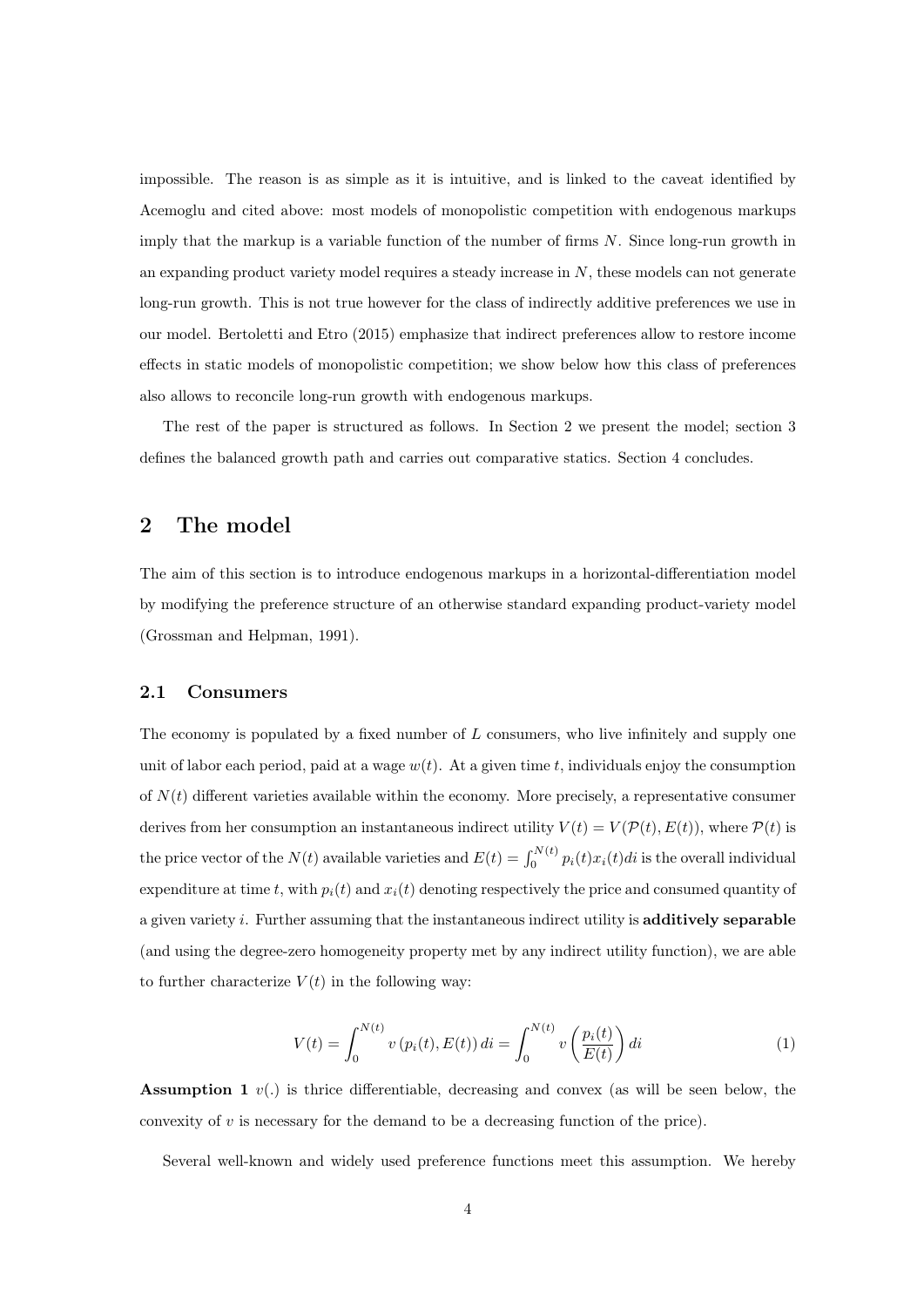provide two examples.

Example 1: the CES preferences generally used in the expanding product variety models belong to this class of preferences. In this particular sub-case, we then have  $v\left(\frac{p(t)}{E(f)}\right)$  $\left(\frac{p(t)}{E(t)}\right) = \left(\frac{p(t)}{E(t)}\right)$  $\frac{p(t)}{E(t)}\bigg)^{1-\sigma}$ , with  $\sigma$  being the constant elasticity of substitution between any pair of varieties.

**Example 2:** in the case of "addilog" functions (Bertoletti and Etro, 2015), we have  $v\left(\frac{p(t)}{E(f)}\right)$  $\frac{p(t)}{E(t)}$  =  $\left(\alpha-\frac{p(t)}{E(t)}\right)^{1+\gamma}$  $\frac{E(t)}{1+\gamma}$  with  $\alpha > 0$  and  $\gamma > 0$ .

The intertemporal objective function of the consumer is then given by

$$
\mathcal{V} = \int_0^\infty e^{-\rho t} \log V(t) dt \tag{2}
$$

and it is maximized with respect to  $E(t)$  under the intertemporal budget constraint

$$
a(t) = w(t) + r(t)a(t) - E(t)
$$

with  $a(t)$  being the individual stock of assets at time t, and  $r(t)$  the economy's interest rate.

Proposition 1: For any indirectly additive preference specification respecting assumption 1, the intertemporal law of motion of expenditures  $\frac{E(t)}{E(t)}$  takes the following form:

$$
\frac{E(t)}{E(t)} + \rho + \frac{\dot{\nu}(E/p)}{\nu(E/p)} = r(t)
$$
\n(3)

with  $\nu(z) := -\frac{v(1/z)}{v'(1/z)}$  $\frac{v(1/z)}{v'(1/z)}z>0.$ 

Proof: The Hamiltonian is of the form:

$$
\mathcal{H}(t) = e^{-\rho t} \log V(t) + \lambda(t) \left( w(t) + r(t)a(t) - E(t) \right)
$$

with  $\lambda(t)$  being the shadow price of the state variable  $a(t)$ . The first-order condition (FOC hereafter) with respect to (w.r.t. hereafter) the control variable  $E(t)$  leads to:

$$
e^{-\rho t} \frac{\int_0^{N(t)} \left(-\frac{p_i(t)}{E(t)^2}\right) v' \left(\frac{p_i(t)}{E(t)}\right) di}{\int_0^{N(t)} v \left(\frac{p_i(t)}{E(t)}\right) di} = \lambda(t)
$$

Under the assumption of firm symmetry and using the operator  $\nu(z)$  defined above, the above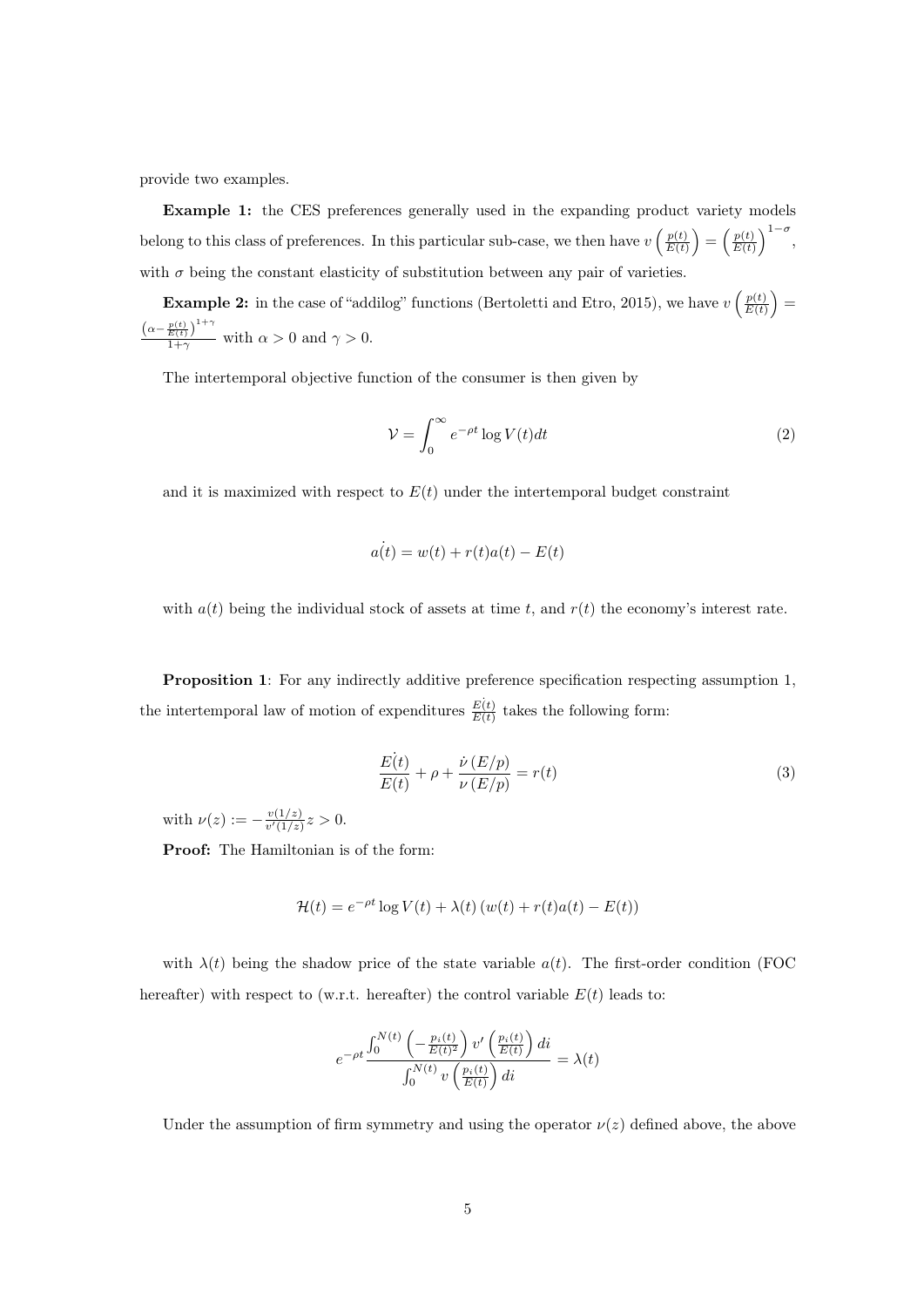expression can be reformulated as:

$$
\lambda(t) = \frac{e^{-\rho t}}{\nu \left(\frac{E(t)}{p(t)}\right) E(t)}\tag{4}
$$

The FOC w.r.t. the state variable  $a(t)$  leads to:

$$
r(t) = -\frac{\lambda(t)}{\lambda(t)}\tag{5}
$$

and finally the transversality condition reads as  $\lim_{t\to\infty} \lambda(t)a(t) = 0$ . Log-differentiating (4) w.r.t. time and using (5), we then obtain the above expression for  $\frac{E(t)}{E(t)}$ .

This Euler condition is different from the one obtained in the case of the standard textbook expanding-variety model featuring a CES-type instantaneous utility function (Grossman - Helpman 1991, Acemoglu 2008). More precisely, it differs by one term, i.e.  $\frac{\dot{\nu}(E/p)}{\nu(E/p)}$ . A few remarks are in order here.

First, the economic intuition behind the function  $\nu$  is that it tells us about the change in expenditures  $E(t)$  following a variation in the number of varieties  $N(t)$  when the consumer wishes to keep his utility constant. More precisely, if the number of varieties  $N(t)$  decreases by 1%, the consumer needs to increase his expenditure level by  $\nu > 0$  so as to to keep his utility constant (cf Appendix A). By analogy with Vivès (2001) who deals with directly additive preferences, we hence refer to  $\nu(.)$  as a measure of consumer's preference for variety (PFV). In the case of a model featuring a CES utility specification with  $v\left(\frac{p(t)}{E(t)}\right)$  $\left(\frac{p(t)}{E(t)}\right) = \left(\frac{p(t)}{E(t)}\right)$  $\frac{p(t)}{E(t)}\Big)^{1-\sigma}$ , we have  $\nu(z) = \sigma - 1$ , which is constant and does not depend on the expenditure/price levels. In its most general form though,  $\nu$ might decrease or increase along  $E(t)$ , which means that the strength of a consumer's preference for variety is a priori not constant along its expenditure level. For instance, in the case of "addilog" functions, we have  $\nu(z) = \frac{\alpha z - 1}{1 + \gamma}$  so the PFV is increasing along  $E(t)$ .<sup>1</sup>

We can now move to the interpretation of our "enriched" Euler condition. In dynamical models, this condition ensures that the costs of an intertemporal expenditure shift (i.e. increasing a consumer's saving level by one unit at time t) are equal to its benefits  $r(t)$ . In the traditional expanding-variety model (Grossman - Helpman 1993, Acemoglu 2008), those costs simply amount to the discount rate  $\rho$  plus the utility variation resulting from a decrease in current expenditures <sup>2</sup> without any further term stemming from a variation in the PFV. Indeed, as noted above, a

<sup>&</sup>lt;sup>1</sup>Under this specification, we have  $z > 1/\alpha$ , which means that the choke price is finite and equal to  $\alpha E(t)$ .

<sup>&</sup>lt;sup>2</sup>In its most general form, this utility variation is equal to the variation in current expenditures  $\frac{\dot{E}(t)}{E(t)}$  times the elasticity of marginal utility; however, in the case of a log-type CIES objective function, the latter is simply equal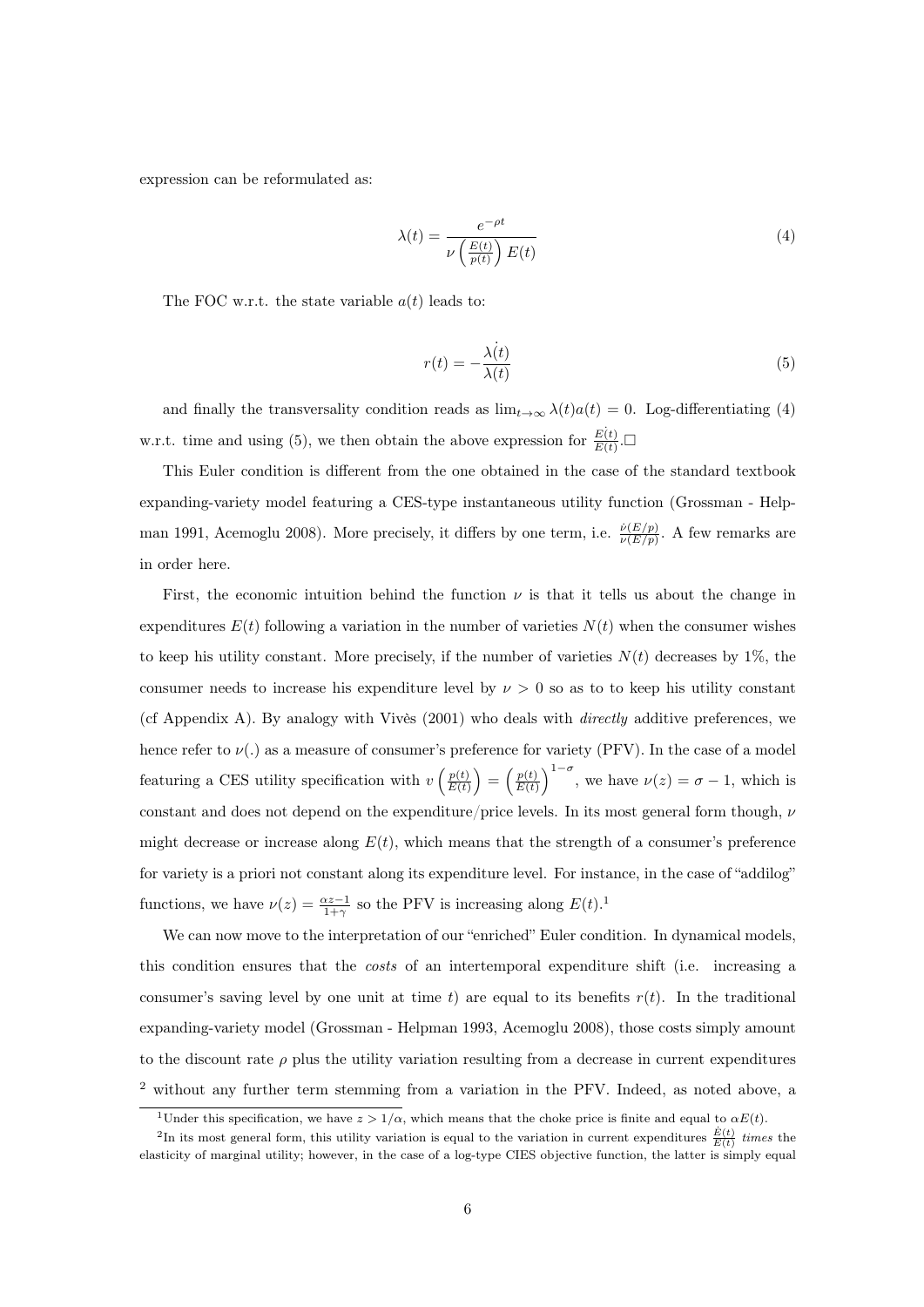consumer's PFV is in this case constant along the expenditure level, and hence does not generate any utility variation along the consumer's saving choices. This property ceases to hold in our more general framework.

In our case, the way the consumer enjoys the  $N(t)$  available varieties at time t depends on his expenditure level at time t ( $\nu$  varies along E). Depending on whether a consumer's PFV strength increases or decreases along the expenditure level  $E(t)$ , the utility cost of a variation in his saving level will either be worsened or dampened by the fact that his valuation of the number of available varieties will be different at a lower expenditure level. The resulting variation in the PFV is the further term  $\frac{\dot{\nu}(E/p)}{\nu(E/p)}$  appearing in our Euler rule.

Having determined the optimal trajectory of the expenditures  $E(t)$ , it is finally possible to apply Roy's identity so as to determine the demand for each variety i:

$$
x_{i}(\mathcal{P}(t), E(t)) = \frac{v'\left(\frac{p_{i}(t)}{E(t)}\right)}{\int_{0}^{N(t)} v'\left(\frac{p_{i}(t)}{E(t)}\right)\left(\frac{p_{i}(t)}{E(t)}\right)di} = \frac{v'\left(\frac{p_{i}(t)}{E(t)}\right)}{\mu\left(\mathcal{P}(t), E(t)\right)}
$$
(6)

with  $-\mu(\mathcal{P}(t), E(t)) = -\int_0^{N(t)} v' \left(\frac{p_i(t)}{E(t)}\right) \left(\frac{p_i(t)}{E(t)}\right) dt > 0$  being the marginal utility of income. The total market demand for one variety is then of the form  $q_i(t) = x_i (\mathcal{P}(t), E(t)) L$ .

#### 2.2 Production

#### 2.2.1 Product varieties production

Each consumer supplies one unit of labor. The overall labor supply at time  $t$  is divided between the production of the  $N(t)$  existing product varieties and the production of new blueprints in the R&D sector. Each product variety is produced with the linear technology

$$
y_i(t) = l_i(t)
$$

with a total of  $L_E(t) = N(t)l_i(t)$  units of labor being devoted to the final goods production at time t. Producers maximize the following profits:

$$
\pi(p_i(t), E(t)) = \frac{(p_i(t) - w(t)) v'\left(\frac{p_i(t)}{E(t)}\right) L}{\mu\left(\mathcal{P}(t), E(t)\right)}
$$

We define the price-elasticity of demand for variety i as  $\varepsilon(z) := -\frac{v''(1/z)}{zv'(1/z)}$  $\frac{v^{\alpha}(1/z)}{zv'(1/z)}$ , and the convexity of to 1, and the corresponding cost boils down to  $\frac{\dot{E}(t)}{E(t)}$ .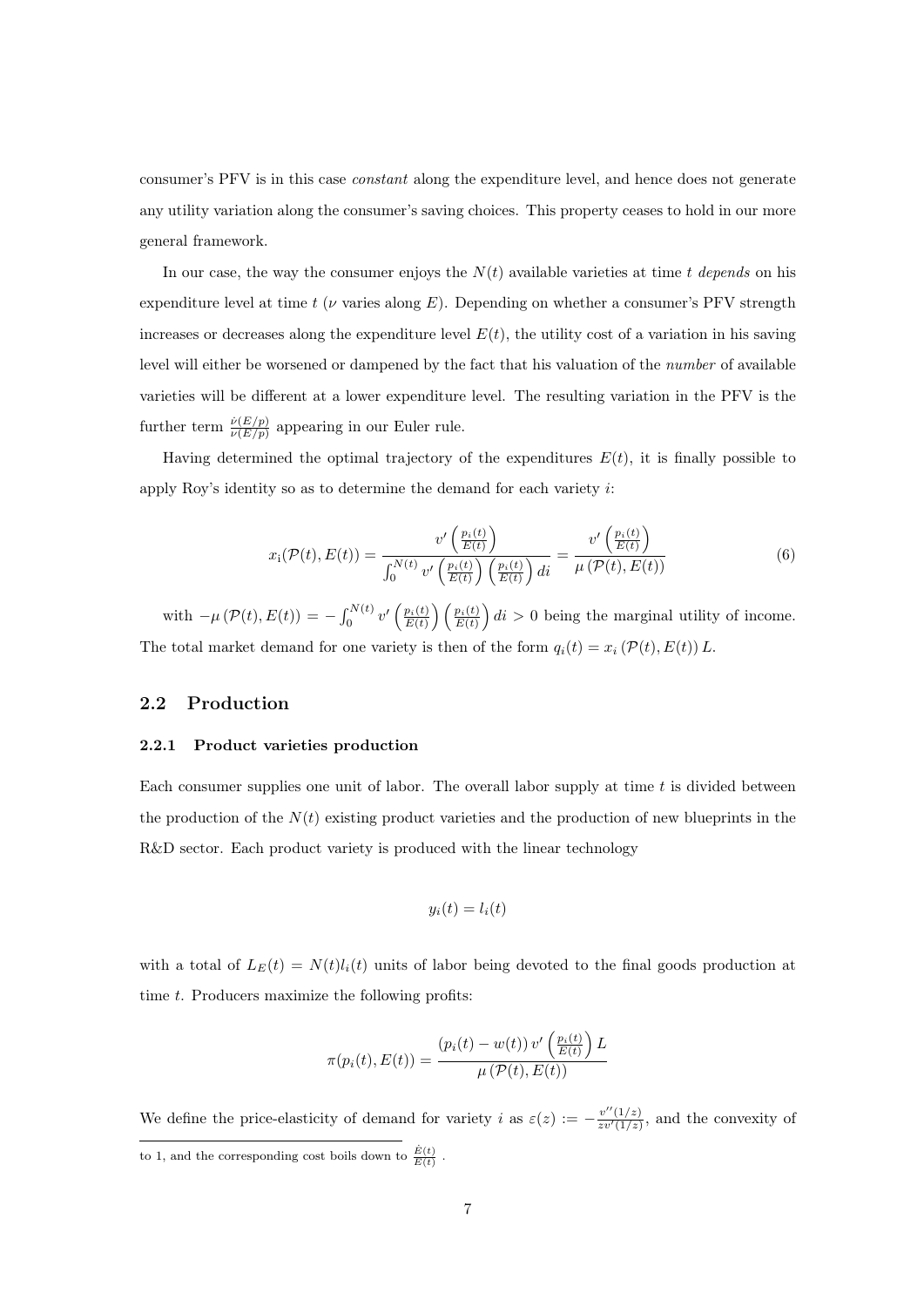demand for variety i as  $\zeta(z) := -\frac{v'''(1/z)}{zw''(1/z)}$  $\frac{v(1/z)}{zv''(1/z)}$ . In the following, we require two extra conditions to guarantee the existence and uniqueness of a solution to the firm problem.

#### Assumption 2

$$
\varepsilon(z) > 1 \quad \forall z \ge 0 \tag{7}
$$

$$
2\varepsilon(z) > \zeta(z) \quad \forall z \ge 0 \tag{8}
$$

The assumption of a continuum of varieties guarantees that firms do not take into account the impact of their own pricing decisions on the marginal utility of income  $\mu$ . Profit maximization then yields the following FOC:

$$
v'\left(\frac{p_i(t)}{E(t)}\right) + \frac{\left(p_i(t) - w(t)\right)v''\left(\frac{p_i(t)}{E(t)}\right)}{E(t)} = 0
$$

This FOC yields the following formula for the relative markup  $M(t)$ :

$$
\frac{p_i(t) - w(t)}{p_i(t)} = -\frac{v'\left(\frac{p_i(t)}{E(t)}\right)}{v''\left(\frac{p_i(t)}{E(t)}\right)\frac{p_i(t)}{E(t)}} = \frac{1}{\varepsilon\left(\frac{E(t)}{p_i(t)}\right)} = M(t) \tag{9}
$$

where the second-order condition is given by (8) and states that the demand can not be too convex. We define  $X(t) = N(t)x(t) = \frac{E(t)}{p_i(t)}$  as the individual overall consumption level. We then obtain the following expression for the price  $p(t)$  charged by every symmetric firm i at time t:

$$
p(t) = \frac{w(t)}{1 - \varepsilon^{-1} (X(t))} = \frac{w(t)}{1 - M(t)}
$$
\n(10)

This is the standard Lerner rule where  $\varepsilon(X(t))$  is the price-elasticity of demand for an overall consumption  $X(t)$ . Contrary to a CES model, the price-elasticity of demand (and therefore the markups charged by each firm) hence varies with overall individual consumption in our framework.

The associated profits are:

$$
\pi(t) = (p(t) - w(t)) q(t) = \frac{M(t)}{1 - M(t)} \frac{LX(t)}{N(t)} w(t)
$$
\n(11)

#### 2.2.2 R&D (technology sector)

We denote by  $L_R(t)$  the number of units of labor being employed in the R&D sector at time t. Under the standard assumption of spillovers in the blueprint production process, the law of motion of the mass of blueprints takes the following classical form: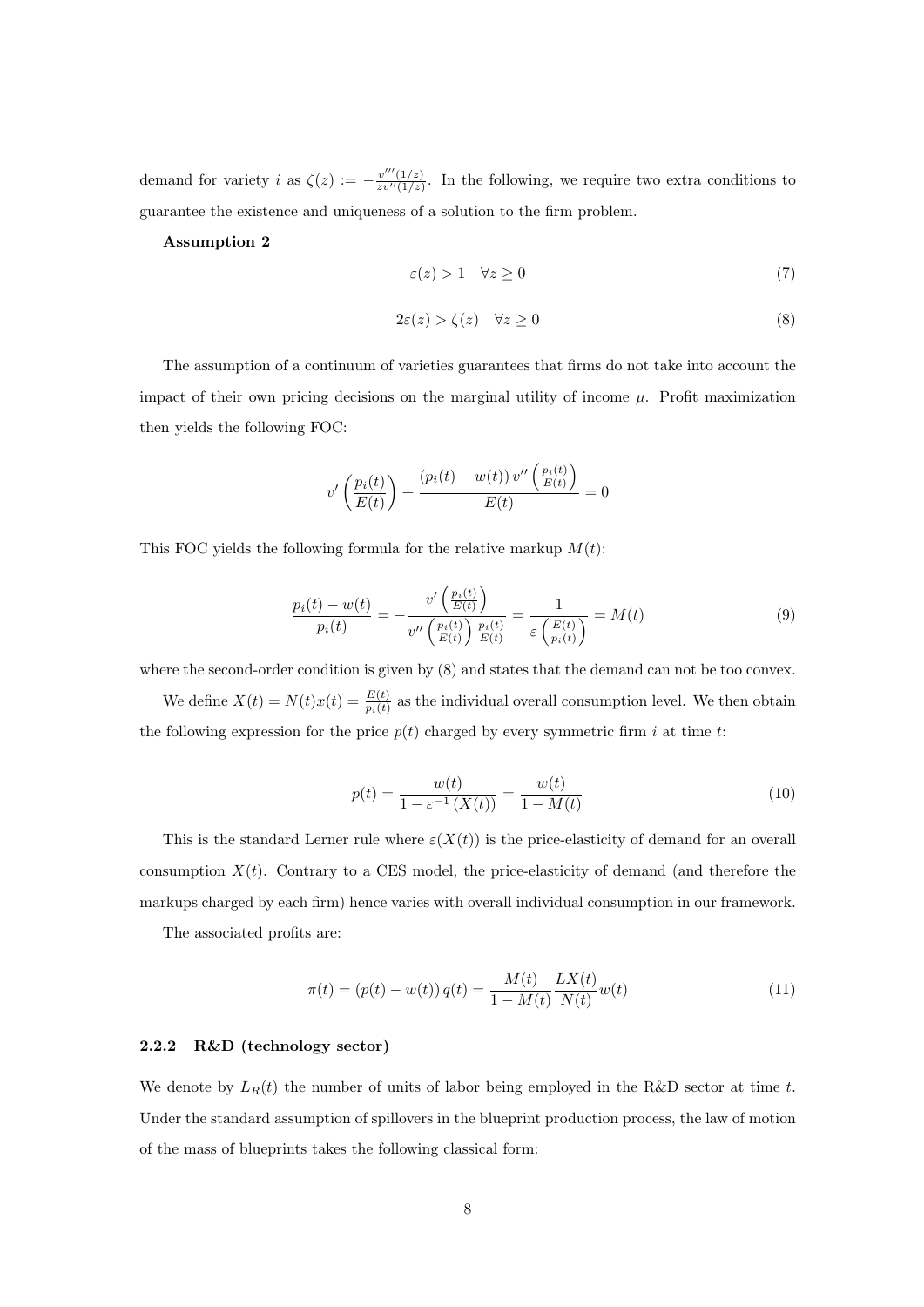$$
\dot{N(t)} = \eta N(t) L_R(t) \tag{12}
$$

Denoting by  $B(t)$  the production cost of one blue-print, we have  $B(t) = \frac{w(t) L_R(t)}{\dot{N}(t)}$ , which when using (12) yields:

$$
\eta B(t)N(t) = w(t) \tag{13}
$$

Free-entry in the R&D sector implies the classic equality condition between the costs associated to the production of a blueprint and the accruing profits once having innovated. We hence also have  $B(t) = \int_{t}^{+\infty} \left[ e^{-\int_{t}^{s} r(\tau) d\tau} \right] \pi(s) ds$ , which, when log-differentiating w.r.t. time, yields:

$$
\frac{\dot{B}(t)}{B(t)} = r(t) - \frac{\pi(t)}{B(t)}
$$
\n(14)

#### 2.2.3 Market clearing

(i) Labour-market equilibrium:

$$
L(t) = L_R(t) + L_E(t)
$$
\n<sup>(15)</sup>

(ii) Product-market equilibrium - we have that for each variety, the producing firm supplies its demand:  $Lq_i(t) = y_i(t)$ . At the economy level, we hence obtain:

$$
X(t) = \frac{L_E(t)}{L(t)}\tag{16}
$$

Finally, in the following section we choose the wage  $w(t)$  as the numeraire, which implies that equation (13) becomes

$$
1 = \eta N(t)B(t) \tag{17}
$$

#### 2.3 General equilibrium

**Definition:** An equilibrium is defined by a time path  $\{E(t), X(t), L_E(t), L_R(t), M(t), \pi(t), B(t), r(t), N(t)\}_{t=0}^{\infty}$  $t=0$ that satisfies  $(3)$ ,  $(12)$ ,  $(9)$ ,  $(10)$ ,  $(11)$ ,  $(15)$ ,  $(16)$ ,  $(13)$  and  $(14)$ , and the transversality condition  $\lim_{t\to\infty} \lambda(t) a(t) = 0$  with  $N(0)$  given (and thus a given  $B(0)$  using (17)).

We summarize the equilibrium conditions:

$$
\frac{E(t)}{E(t)} = r(t) - \rho - \frac{\nu(\dot{X}(t))}{\nu(X(t))}
$$
\n(18)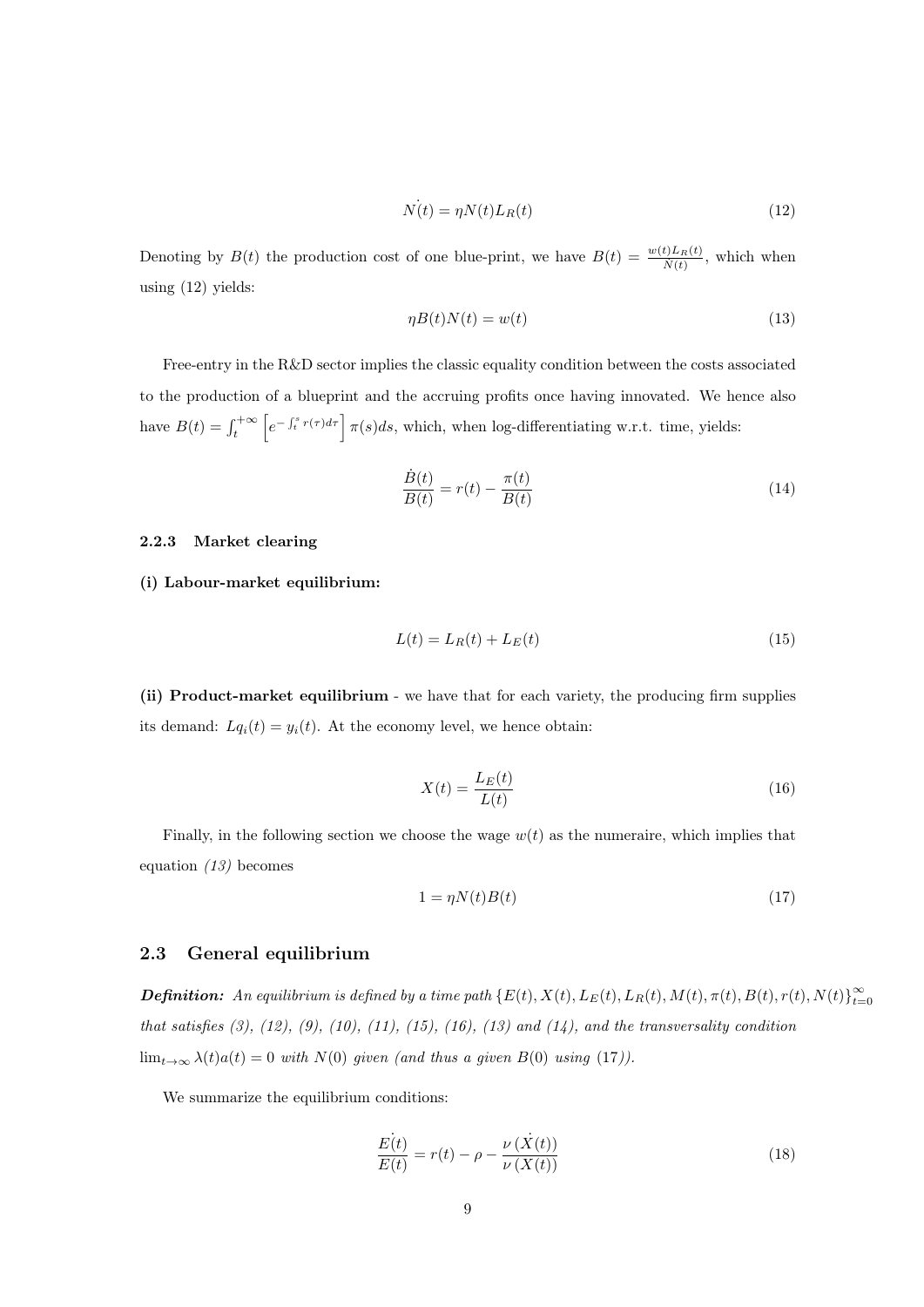$$
\frac{\dot{N}(t)}{N(t)} = \eta L_R(t)
$$
\n(19)

$$
M(t) = \frac{1}{\varepsilon \left( X(t) \right)}\tag{20}
$$

$$
\pi(t) = \frac{M(t)}{1 - M(t)} \frac{LX(t)}{N(t)}
$$
\n(21)

$$
L = L_R(t) + L_E(t) \tag{22}
$$

$$
X(t) = \frac{L_E(t)}{L(t)}\tag{23}
$$

$$
1 = \eta N(t)B(t) \tag{24}
$$

$$
\frac{\dot{B}(t)}{B(t)} = r(t) - \frac{\pi(t)}{B(t)}
$$
\n(25)

$$
E(t) = \frac{1}{1 - M(t)} X(t)
$$
\n(26)

It is worth noticing that those conditions collapse into the ones obtained in the standard expanding product-variety model (cf Acemoglu (2008) p. 450-451) when imposing  $\nu(X) = \sigma - 1$ (which entails  $\varepsilon(X) = \sigma$ ). Also, those general equilibrium equations feature only two dynamic independent variables  $X(t)$  and  $N(t)$ , since the normalization implies that  $B(t)$  and  $N(t)$  are one-to-one related, while (20) and (26) imply that  $E(t)$  and  $X(t)$  are also one-to-one related. We now use the above equilibrium conditions so as to obtain below a characterization of the reduced dynamic system characterizing the trajectory of the economy in our general framework.

#### 2.4 Equilibrium dynamics

Using (22) and (23), (19) yields:

$$
\frac{\dot{N(t)}}{N(t)} = \eta L(1 - X(t))
$$
\n(27)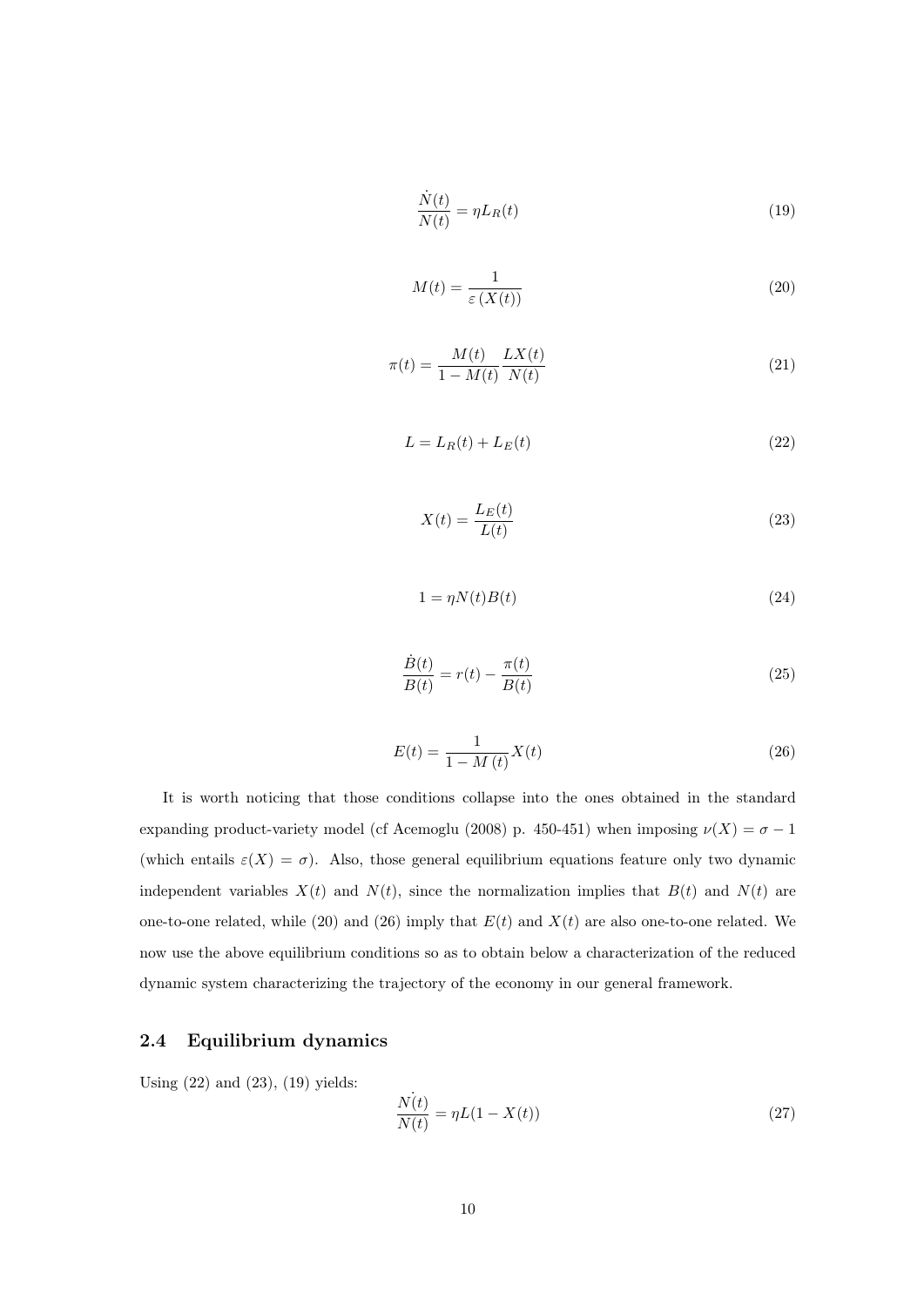Using (27), (24) then yields  $\frac{B(t)}{B(t)} = -\eta L(1 - X(t))$ . Combining this result with (21) and (24), (25) then yields the following implicit relationship between the interest rate  $r(t)$  and the overall demand  $X(t)$ :

$$
r(t) = \eta L \left[ \phi(X(t)) - 1 \right] \tag{28}
$$

where we define  $\phi$  as  $\phi(z) := \frac{z}{1-\varepsilon^{-1}(z)}$ . From (26) and (20), we also have:

$$
\phi(X(t)) = E(t) \tag{29}
$$

Log-differentiating (29) w.r.t. time and using (18), we get:

$$
\frac{\phi'(X(t))\dot{X}(t)}{\phi(X(t))} = \eta L \left[\phi(X(t)) - 1\right] - \rho - \frac{\nu(\dot{X}(t))}{\nu(X(t))}
$$
\n(30)

This defines implicitly the law of motion of  $X(t)$ . This expression can be simplified (see appendix B) using (30), (18) and (28)

$$
\frac{\dot{X}(t)}{X(t)} = \frac{\left(\varepsilon(X(t)) - 1\right) \left(\eta L \left[\phi(X(t)) - 1\right] - \rho\right)}{\left(\varepsilon(X(t)) - 1\right) \left(1 + \frac{1}{\nu(X(t))} - \varepsilon(X(t))\right) + 2\varepsilon(X(t)) - \zeta(X(t))}
$$
\n(31)

Last we substitute  $\phi(X(t))$  by its expression from (29). The law of motion of  $X(t)$  can then finally be rearranged into:

$$
\frac{\dot{X(t)}}{X(t)} = L \frac{\eta \varepsilon(X(t))X - \left[\eta + \frac{\rho}{L}\right] (\varepsilon(X(t)) - 1)}{(\varepsilon(X(t)) - 1)\left(1 + \frac{1}{\nu(X(t))} - \varepsilon(X(t))\right) + 2\varepsilon(X(t)) - \zeta(X(t))}
$$
\n(32)

It is worth noting that in the standard model using a CES preference specification, we have that the preference for variety  $\nu(X)$ , the demand elasticity  $\varepsilon(X)$  and the demand convexity  $\zeta(X)$  are not only constant and exogenous, but also governed by a single parameter - the constant elasticity of substitution between any two varieties  $\sigma$ . More precisely, in the case of CES preferences, we have  $\nu(X) = \sigma - 1$ ,  $\varepsilon(X) = \sigma$  and  $\zeta(X) = \sigma + 1$ .

The dynamic system characterizing the complete trajectory of the economy is hence defined by equations (27) and (32). The boundary conditions then close the system:  $N(0)$  is given, and the transversality condition yields  $X(t)$ .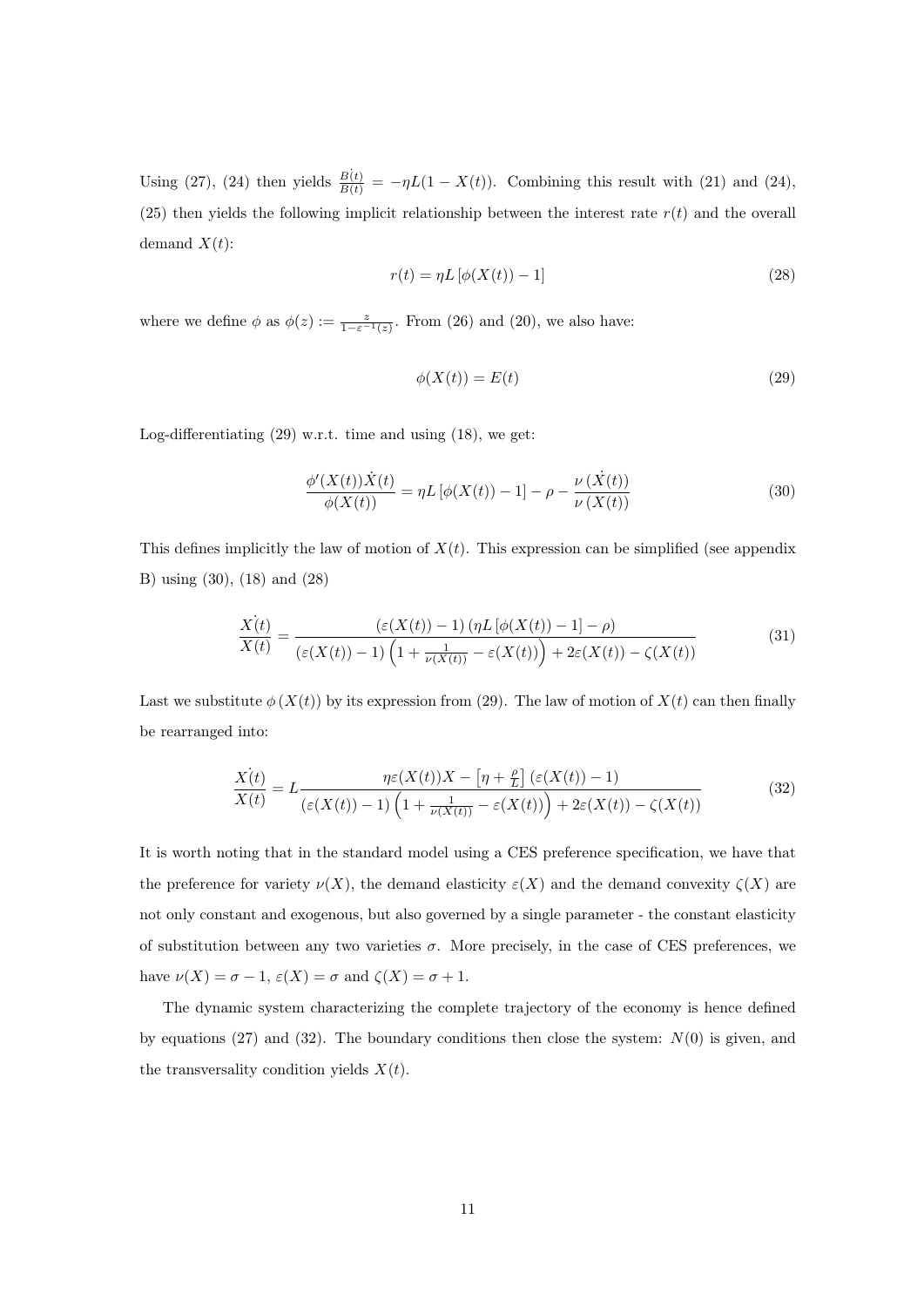## 3 Comparative Statics along the Balanced Growth Path

#### 3.1 Balanced Growth Path

We define a balanced growth path (BGP) as an equilibrium path along which every variable grows at a constant rate, either null or positive. In an expanding product-variety model featuring no productivity improvement, the BGP is characterized by constant levels of individual consumption  $X^*$  and a strictly positive, constant growth rate of the number of blueprints  $g_N = \frac{\dot{N}}{N}$  (consumers become better-off over time due to the expansion of the pool of consumed varieties).

**Proposition 2:** For any initial number of blueprints  $N(0)$  and any arbitrary value of the initial per-capita stock of assets  $a(0)$ , the considered economy immediately jumps on its Balanced Growth Path.

Proof: In our closed economy, we have an accounting equality between the value of the households' assets and the value of the stock of blueprints:  $La(t) = N(t)B(t)$  at any time  $t > 0$ . Along the normalization condition (24), we furthermore have that the value of the overall stock of blueprints is equal to a constant:  $N(t)B(t) = \frac{1}{\eta} \forall t > 0$ . For any arbitrary initial value  $a(0)$ , the per-capita stock of assets will hence immediately jump to a constant positive value  $a(t) = a^* = \frac{1}{L\eta} \forall t > 0$ , also entailing constant values of consumers' expenditures and of the interest rate:  $E(t) = E^*$  and  $r(t) = r^* \forall t > 0$ .

We now move to characterizing the properties of this Balanced Growth Path.

In our general framework, since the numerator of the law of motion (31) is increasing in  $X(t)$ , there is only one candidate  $X^*$  to the BGP, defined implicitly at  $\frac{X(t)}{X(t)} = 0$  by the following condition:

$$
\frac{\rho}{\eta L} + 1 = \frac{X^*}{1 - \varepsilon^{-1} (X^*)}
$$
\n
$$
\tag{33}
$$

**Proposition 3:** (33) admits a unique solution satisfying for any  $\rho$ ,  $\eta$  and L.

Proof: We first prove that the RHS is increasing if (8) is satisfied. Taking the derivative of  $\phi(z) := \frac{z}{1 - \varepsilon^{-1}(z)}$  leads to

$$
\frac{d\phi}{dz} = \frac{(1 - \varepsilon(z)^{-1}) - z\left(-\left(-\frac{\varepsilon'(z)}{\varepsilon(z)^2}\right)\right)}{(1 - \varepsilon(z)^{-1})^2}
$$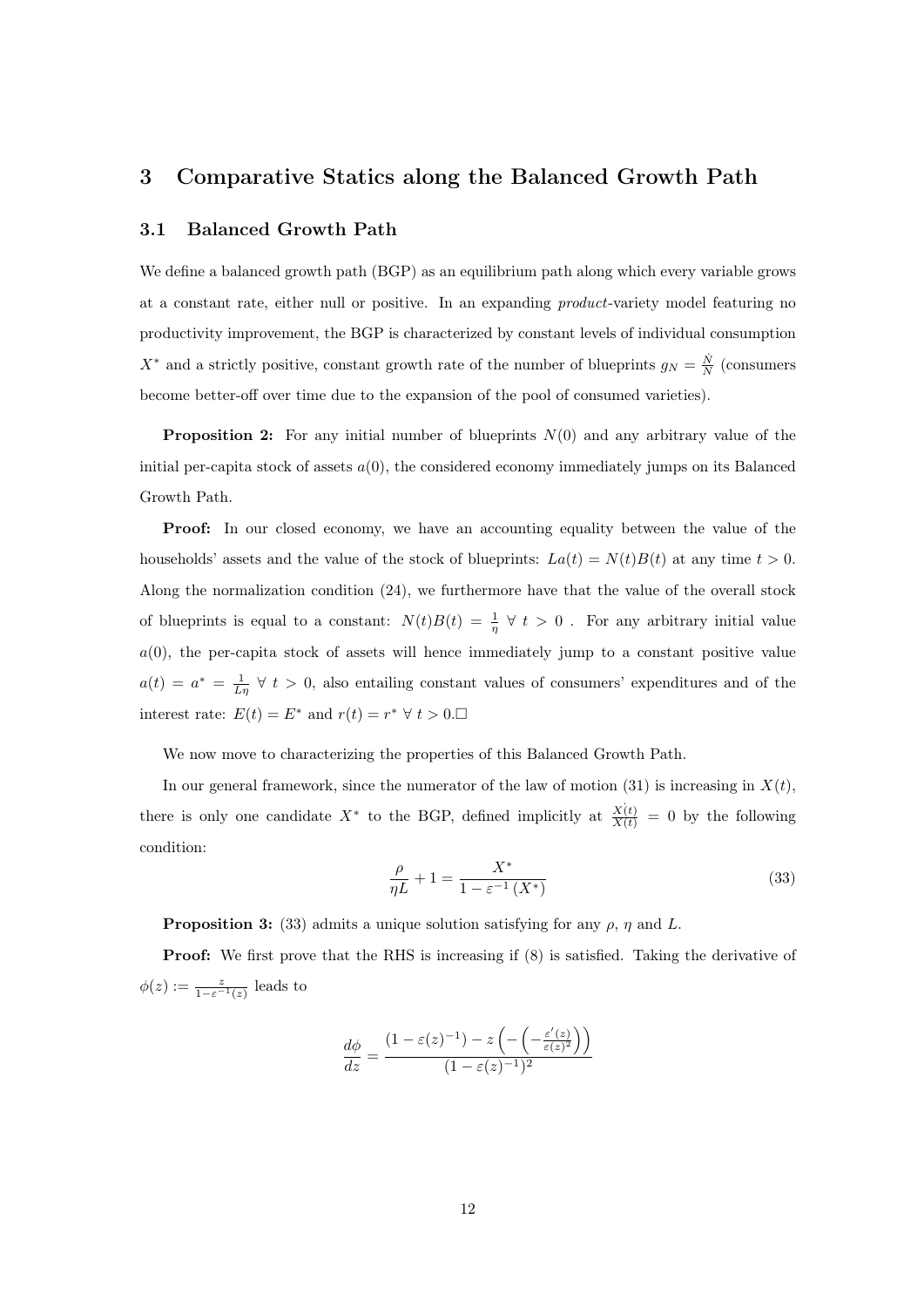In order to simplify the expression above, we use the following identity (see appendix C):

$$
\frac{\varepsilon'(z)z}{\varepsilon(z)} = - (1 + \varepsilon(z) - \zeta(z))
$$

so that the numerator boils down to

$$
(1 - \varepsilon(z)^{-1}) + \varepsilon(z)^{-1} + 1 - \varepsilon(z)^{-1} \zeta(z) = \varepsilon(z)^{-1} (2\varepsilon(z) - \zeta(z)) > 0
$$

which is always true from (8). Given (7), the right hand side term increases from 0 to  $+\infty$ .  $\Box$ 

Along (29) and (28) we then have  $E^* = \phi(X^*)$  and  $r^* = \eta L(E^* - 1)$ , while the steady-state growth rate  $g_N$  of the economy is given by (27):  $g_N = \eta L(1 - X^*)$ . So as to simplify comparisons with the CES benchmark, it is possible to reformulate the latter as:

$$
g_N = \left(\frac{\eta L}{\varepsilon(X^*)} - \rho \frac{\varepsilon(X^*) - 1}{\varepsilon(X^*)}\right) \tag{34}
$$

This coincides with the expression of the canonical model presented in Acemoglu (2008) p. 451 for which the price-elasticity of demand is constant with  $\varepsilon(X^*) = \sigma$ . This also shows that, while  $\nu(X)$ ,  $\varepsilon(X)$  and  $\zeta(X)$  appear in the law of motion (32), only the price-elasticity of demand matters for comparative statics along the BGP.<sup>3</sup>

#### 3.2 Comparative statics

We consider again the implicit definition of  $X^*$  along the BGP, given by (33):

$$
\frac{\rho}{\eta L}+1=\phi(X^*)
$$

Since  $\phi$  is increasing (cf demonstration of Proposition 3), we can conclude that a larger market size L, a lower discount rate  $\rho$  or higher R&D spillovers  $\nu$  decrease the total consumption of the differentiated good  $X^*$ . It is worth noting that in the limit case where  $\rho = 0$ , market size has no impact on X<sup>∗</sup> . This is consistent with the static model presented by Bertoletti and Etro (2015). Compared to their framework, the dynamics present in our model restore the impact of market size on  $X^*$ , and thereby the markups.

We now move to the impact of market size and R&D productivity on the growth rate.

<sup>3</sup>Note however that this is conditional upon the existence of a BGP, which itself requires that the demand is not too convex (condition (8)).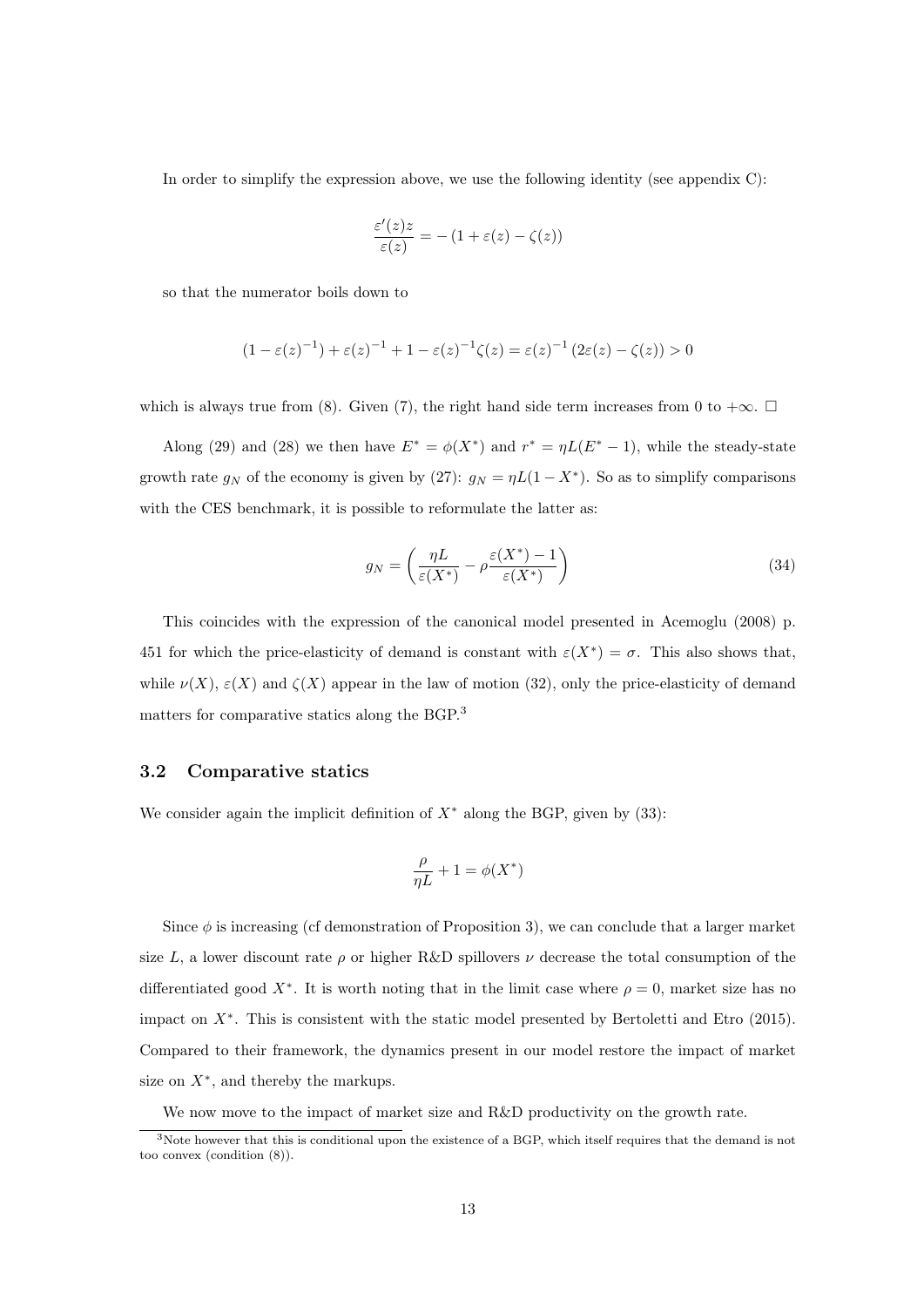Proposition 4: The long-run growth rate increases with market size and R&D productivity. **Proof:** log-differentiating (27) w.r.t.  $\eta L$  leads to

$$
\frac{\eta L}{g_N}\frac{dg_N}{d\left[\eta L\right]}=1-\frac{1}{g_N}\frac{dX(t)}{d\left[\eta L\right]}
$$

Since market size and productivity unambiguously decrease individual overall consumption,  $\frac{dX(t)}{d[\eta L]}$  < 0, which proves proposition 4.  $\Box$ 

Now, equation (34) emphasizes that variable markups may magnify or dampen these impacts. Specifically, it is crucial to know how  $\varepsilon$  varies with X, which we discuss below.

How does the price-elasticty of demand vary with  $X$ ? The literature, at least since Krugman (1979) has assumed that the price-elasticity of demand is an increasing function of the price. Assuming so leads to the prediction that trade has a pro-competitive effect as it reduces firms' markups (Mélitz and Ottaviano 2008). Empirically this is backed up by the data (Feenstra and Weinstein, 2010). Theoretically, Mrazova and Neary (2013) have also found out that this assumption can be traced back to Marshall and is known as the second Marshall law of demand. Last, it is worth mentioning that under indirect additivity, it amounts to assuming that consumers are less sensitive to variation in prices when they have a higher income (Bertoletti and Etro, 2015), which is quite natural. We hence focus below on the case where the price-elasticity of demand  $\varepsilon$  is a decreasing function of  $\frac{E}{p} \equiv X$ . It should be clear however that the opposite case can be dealt with as easily.

The impact of market size and R&D productivity Since  $X^*$  decreases with market size and higher R&D productivity, proposition 4 implies that those two types of shocks lead to lower markups (the latter being equal to  $\varepsilon(X^*)^{-1}$ ). It immediately follows from (34) that, compared to the CES case, the positive impact of market size and R&D productivity on the growth rate is dampened by variable markups, everything else being equal. Interestingly enough, the variable markups can hence lead to reducing the scale effect usually present in standard expanding-variety models.

Last and most importantly, a variation of L or  $\eta$  generates a negative correlation between markups and the growth rate. In contrast, drawing comparative statics w.r.t. to  $\varepsilon$  in (34) as if it was exogenous would systematically predict a positive correlation. This is the result usually obtained in the CES case, a feature that has been extensively criticized in the literature as being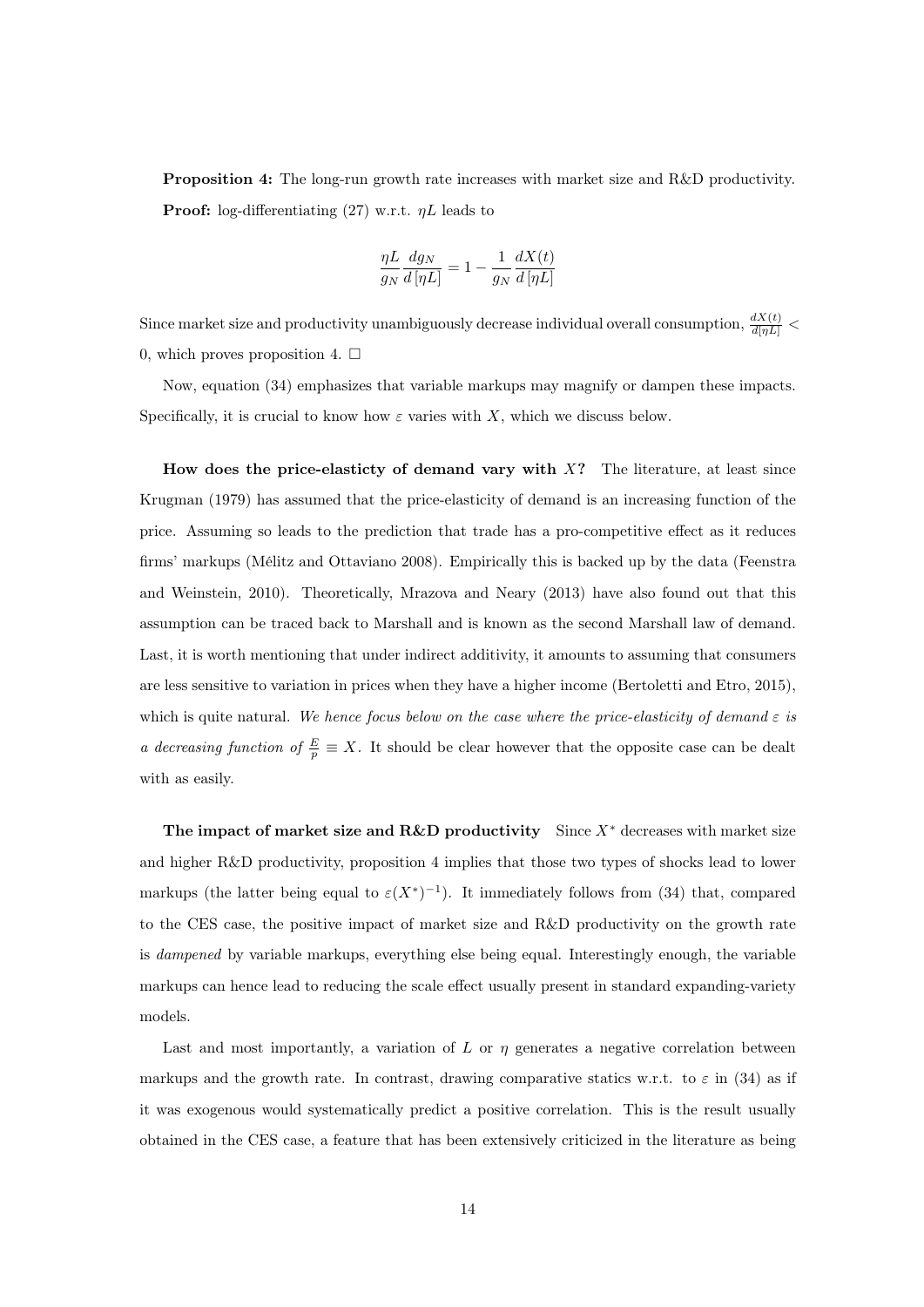counterfactual. Our framework hence shows that endogeneizing firms' market power allows us to revisit the interaction between product market competition and growth in expanding-variety growth models. It also opens the floor for similar investigations in quality-ladder models: introducing endogenous mark-ups in a Schumpeterian model might be a way to theoretically replicate the empirical relationship identified by Aghion et al (2009) in a framework allowing for free-entry of firms.

## 4 Conclusion

Using the general class of indirectly additive preferences in an otherwise totally standard expanding product-variety model, we provide a framework featuring both endogenous markups and a strictly positive growth rate along the BGP. We then investigate the impact of "natural" determinants of firms' market power such as R&D productivity and market size on the economy's growth rate. We show in particular that while an increase in the market size impacts positively the entry rate of firms, it is detrimental for the size of markups, hence establishing a negative correlation between endogenous firms' market power and long-run growth. Such a result reverses the predictions of a positive impact of exogenous markups on growth usually obtained in the standard models.

Further lines of research can be sketched. First, traditional models where markup measures are linked to an exogenous preference parameter preclude any welfare analysis of modifications in the degree of product market competition. Our model makes it possible to investigate this venue. Second, as we emphasized at the end of section 2.4, several demand characteristics impacting the economy's dynamic system outside the long-run BGP are governed by a single parameter in the case of CES preferences: namely, the preference for variety, price-elasticity and convexity of demand are all pinned down by the value of the elasticity of substitution  $\sigma$ . An enriched version of our more general framework would allow us to precisely investigate which elasticity drives the variations in both firms' market power and the economy's growth rate during the transition to the BGP.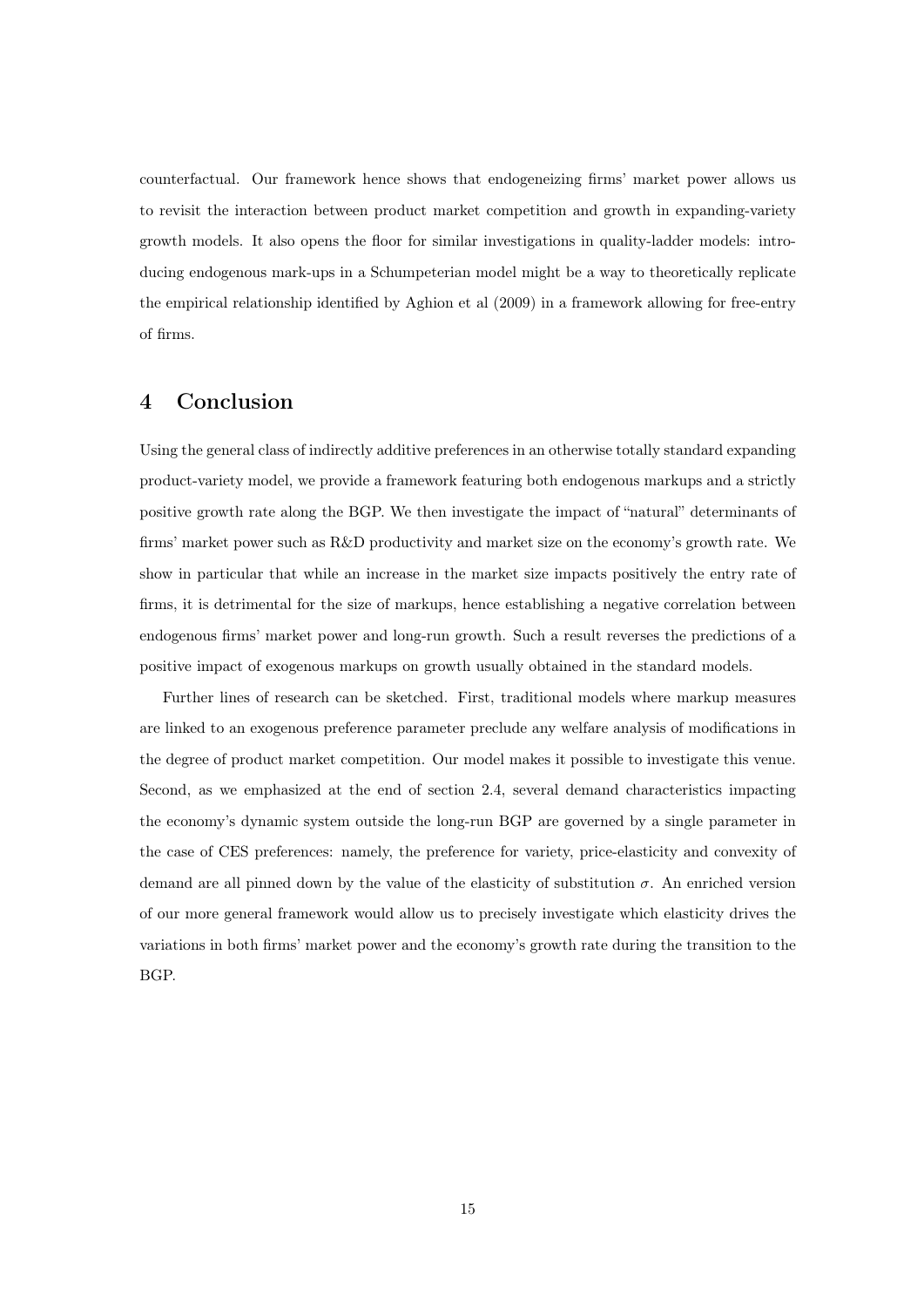## References

- [1] Daron Acemoglu. Introduction to modern economic growth. Princeton University Press, 2008.
- [2] Daron Acemoglu and Ufuk Akcigit. Intellectual property rights policy, competition and innovation. Journal of the European Economic Association, 10(1):1–42, 2012.
- [3] Philippe Aghion, Nick Bloom, Richard Blundell, Rachel Griffith, and Peter Howitt. Competition and innovation: an inverted-u relationship. The Quarterly Journal of Economics, 120(2):701–728, 2005.
- [4] Philippe Aghion, Richard Blundell, Rachel Griffith, Peter Howitt, and Susanne Prantl. The effects of entry on incumbent innovation and productivity. The Review of Economics and Statistics, 91(1):20–32, 2009.
- [5] Kristian Behrens and Yasusada Murata. General equilibrium models of monopolistic competition: a new approach. Journal of Economic Theory, 136(1):776–787, 2007.
- [6] Paolo Bertoletti and Federico Etro. A general theory of endogenous market structures. University Ca'Foscari of Venice, Dept. of Economics Research Paper Series No, 9, 2014.
- [7] Paolo Bertoletti, Federico Etro, et al. Monopolistic competition when income matters. Economic Journal, 2015, forthcoming.
- [8] Florin O Bilbiie, Fabio Ghironi, and Marc J Melitz. Endogenous entry, product variety, and business cycles. Journal of Political Economy, 120(2), 2012.
- [9] Robert C Feenstra and David E Weinstein. Globalization, markups and us welfare. Technical report, National Bureau of Economic Research, 2010.
- [10] Reto Foellmi and Josef Zweimüller. Inequality, market power, and product diversity. Economics Letters, 82(1):139–145, 2004.
- [11] Gene M Grossman and Elhanan Helpman. Innovation and growth in the global economy. MIT press, 1993.
- [12] Paul R Krugman. Increasing returns, monopolistic competition, and international trade. Journal of international Economics, 9(4):469–479, 1979.
- [13] Marc J Melitz and Gianmarco IP Ottaviano. Market size, trade, and productivity. The review of economic studies, 75(1):295–316, 2008.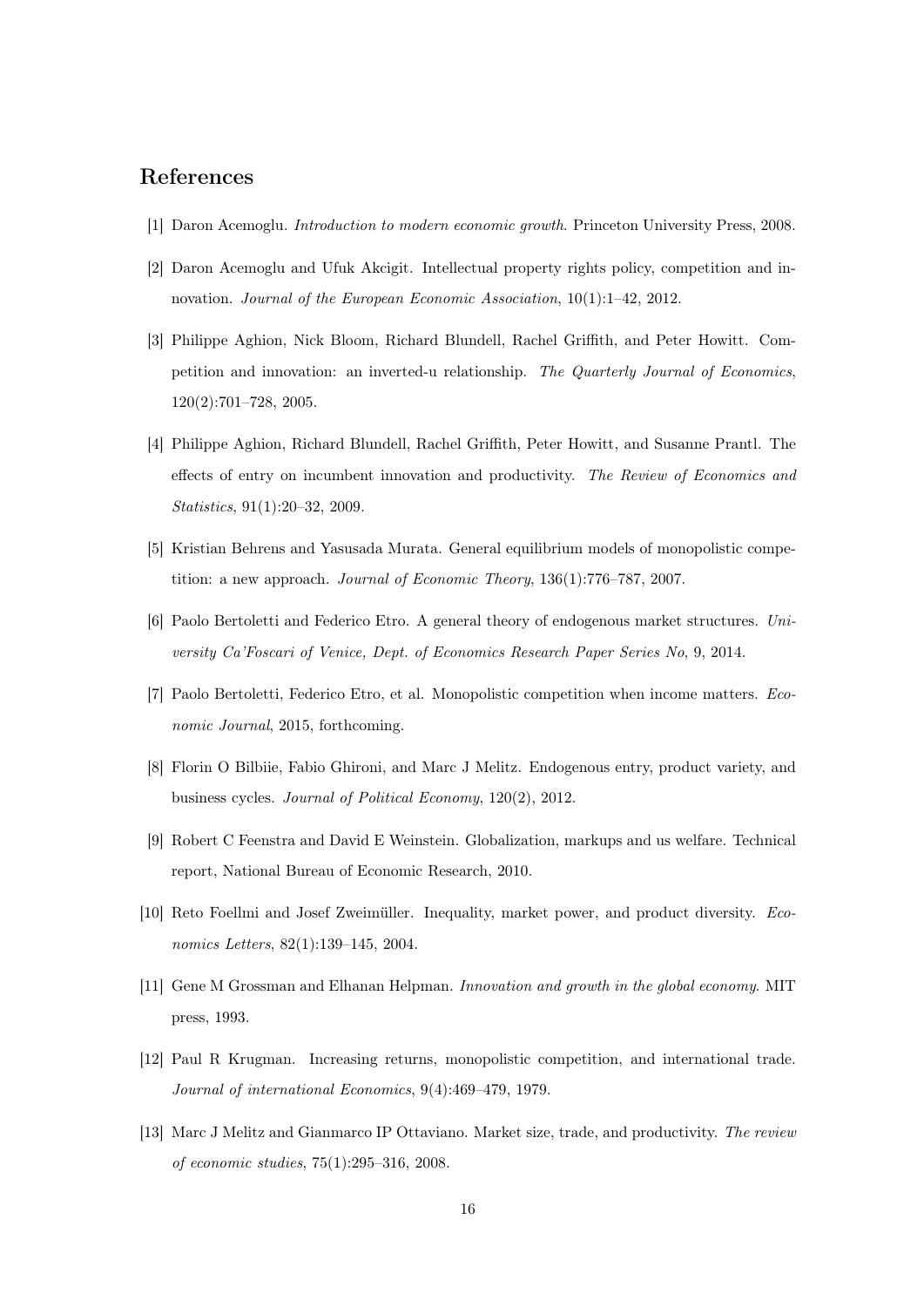- [14] Monika Mrázová and J Peter Neary. Selection effects with heterogeneous firms. CEPR Discussion Paper, (DP9288), 2013.
- [15] Monika Mrázová and J Peter Neary. Not so demanding: preference structure, firm behavior and welfare. mimeo, 2014.
- [16] Mathieu Parenti, Jacques-François Thisse, and Philip Ushchev. Toward a theory of monopolistic competition. CEPR Discussion Paper, (DP10014), 2014.
- [17] Xavier Vives. Oligopoly pricing: old ideas and new tools. MIT press, 2001.
- [18] Evgeny Zhelobodko, Sergey Kokovin, Mathieu Parenti, and Jacques-François Thisse. Monopolistic competition: Beyond the constant elasticity of substitution. Econometrica, 80(6):2765– 2784, 2012.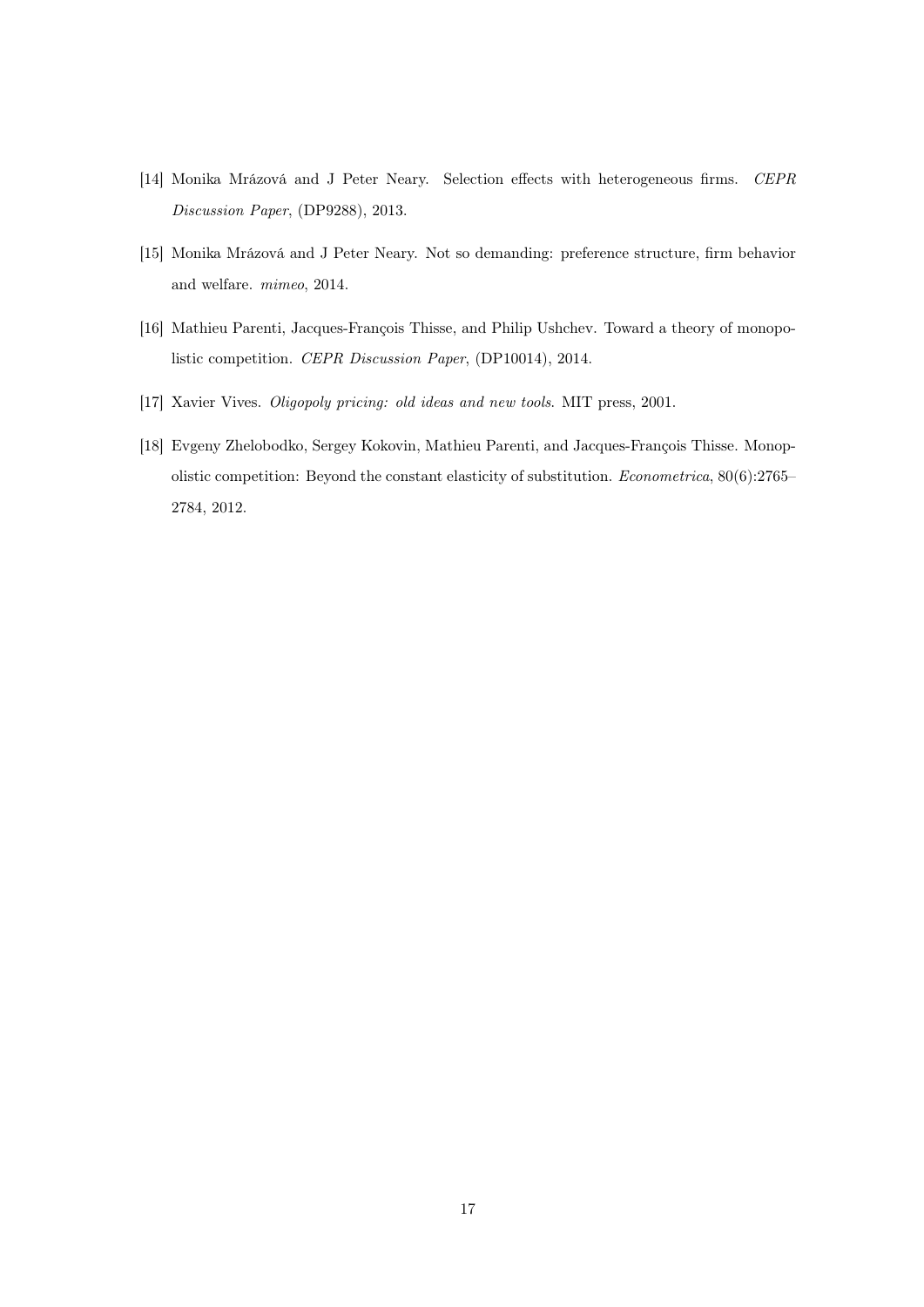## Appendix

### A Preference for variety

At a symmetric price profile  $p$ , the overall indirect utility reads as

$$
\mathcal{V} = Nv\left(\frac{p}{E}\right)
$$
  

$$
E = \frac{p}{v^{-1}\left(\frac{\mathcal{V}}{N}\right)}
$$

Now we can express the elasticity of the expenditure  $E$  w.r.t. the number of varieties

$$
\mathcal{E}_{E,N}:=-\frac{d\ln\left(v^{-1}\left(\frac{\mathcal{V}}{N}\right)\right)}{d\ln N}
$$

which can be rearranged as follows

$$
\mathcal{E}_{E,n} = -\frac{1}{v'(v^{-1}\left(\frac{\mathcal{V}}{n}\right))} \frac{1}{v^{-1}\left(\frac{\mathcal{V}}{n}\right)^2} \left(-\frac{\mathcal{V}}{n^2}n\right) \equiv -\nu\left(\frac{E}{p}\right) < 0
$$

So  $\nu$  is the change in expenditure which offsets the gain in variety.

$$
\frac{dV}{V} = \frac{dN}{N} + \frac{d[p/E]v'\left(\frac{p}{E}\right)}{v\left(\frac{p}{E}\right)}
$$

Utility changes because of a variety effect and because of an income effect holding the prices of varieties fixed.

### B The law of motion of  $X(t)$

Log-differentiating the LHS term in (30) leads to

$$
\frac{\phi'(X(t))}{\phi(X(t))}X(t) = \dot{X} + \frac{\dot{M}}{1 - M}
$$

Using the formula in Appendix C, we have

$$
\dot{M} = \frac{\dot{X(t)}}{\varepsilon X(t)} \left( 1 + \varepsilon(X(t)) - \zeta(X(t)) \right)
$$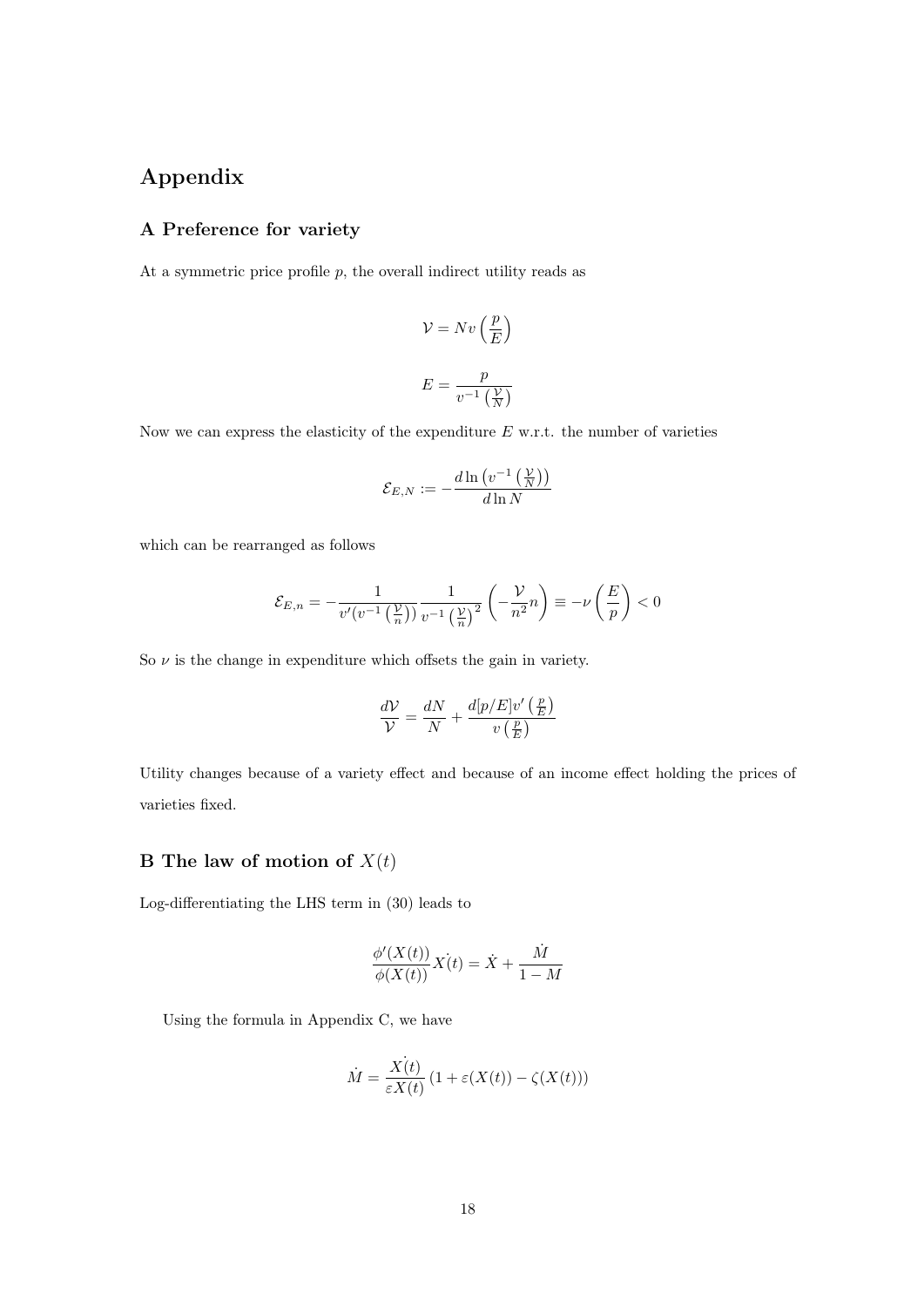Plugging it in the above expression leads to

$$
\frac{\phi'(X(t))}{\phi(X(t))}X(t) = X(t) + \frac{\varepsilon(X(t))}{\varepsilon(X(t)) - 1} \left( \frac{1 + \varepsilon(X(t)) - \zeta(X(t))}{\varepsilon(X(t))} \right) \frac{X(t)}{X(t)}
$$

which can be rearranged as follows:

$$
\frac{\phi'(X(t))}{\phi(X(t))}X(t) = \frac{\varepsilon(X(t))}{\varepsilon(X(t)) - 1} \left( \frac{2\varepsilon(X(t)) - \zeta(X(t))}{\varepsilon(X(t))} \right) \frac{X(t)}{X(t)}
$$

Now, the RHS term in (30) reads as

$$
RHS := \eta L \left[ \phi(X(t)) - 1 \right] - \rho - \frac{\dot{X}}{X(t)} \frac{X(t)\nu'(X(t))}{\nu(X(t))}
$$

Using again appendix C, can rearrange this expression as follows

$$
RHS = \eta L \left[ \phi(X(t)) - 1 \right] - \rho - \frac{\dot{X}}{X} \left( 1 + \frac{1}{\nu(X(t))} - \varepsilon(X(t)) \right)
$$

Equalizing the RHS and the LHS terms leads to the law of motion

$$
\frac{\dot{X(t)}}{X(t)} = \frac{\left(\varepsilon(X(t)) - 1\right) \left(\eta L \left[\phi(X(t)) - 1\right] - \rho\right)}{\left(\varepsilon(X(t)) - 1\right) \left(1 + \frac{1}{\nu(X(t))} - \varepsilon(X(t))\right) + 2\varepsilon(X(t)) - \zeta(X(t))}
$$

## C Preference for variety, price-elasticity of demand and demand convex-

ity.

We start by differentiating  $\varepsilon(z) = -\frac{v''(1/z)}{z_0 v'(1/z)}$  $\frac{v(1/z)}{z \cdot v'(1/z)}$ :

$$
\frac{\partial \varepsilon}{\partial z} = -\frac{-\left(1/z^2\right) \cdot v'''(1/z) \cdot z \cdot v(1/z) - v''(1/z) \left(v'\left(1/z\right) - 1/z^2 \cdot v''\left(1/z\right) \cdot z\right)}{\left(zv'\left(1/z\right)\right)^2}
$$

Expressing the elasticity yields

$$
\frac{z}{\varepsilon(z)}\frac{\partial \varepsilon}{\partial z} = -\frac{v'''(1/z)}{v''(1/z) \cdot z} - 1 + \frac{v''(1/z)}{v'(1/z) \cdot z}
$$

which boils down to the desired formula

$$
\frac{z}{\varepsilon(z)}\frac{\partial \varepsilon}{\partial z} = \zeta(z) - 1 - \varepsilon(z)
$$